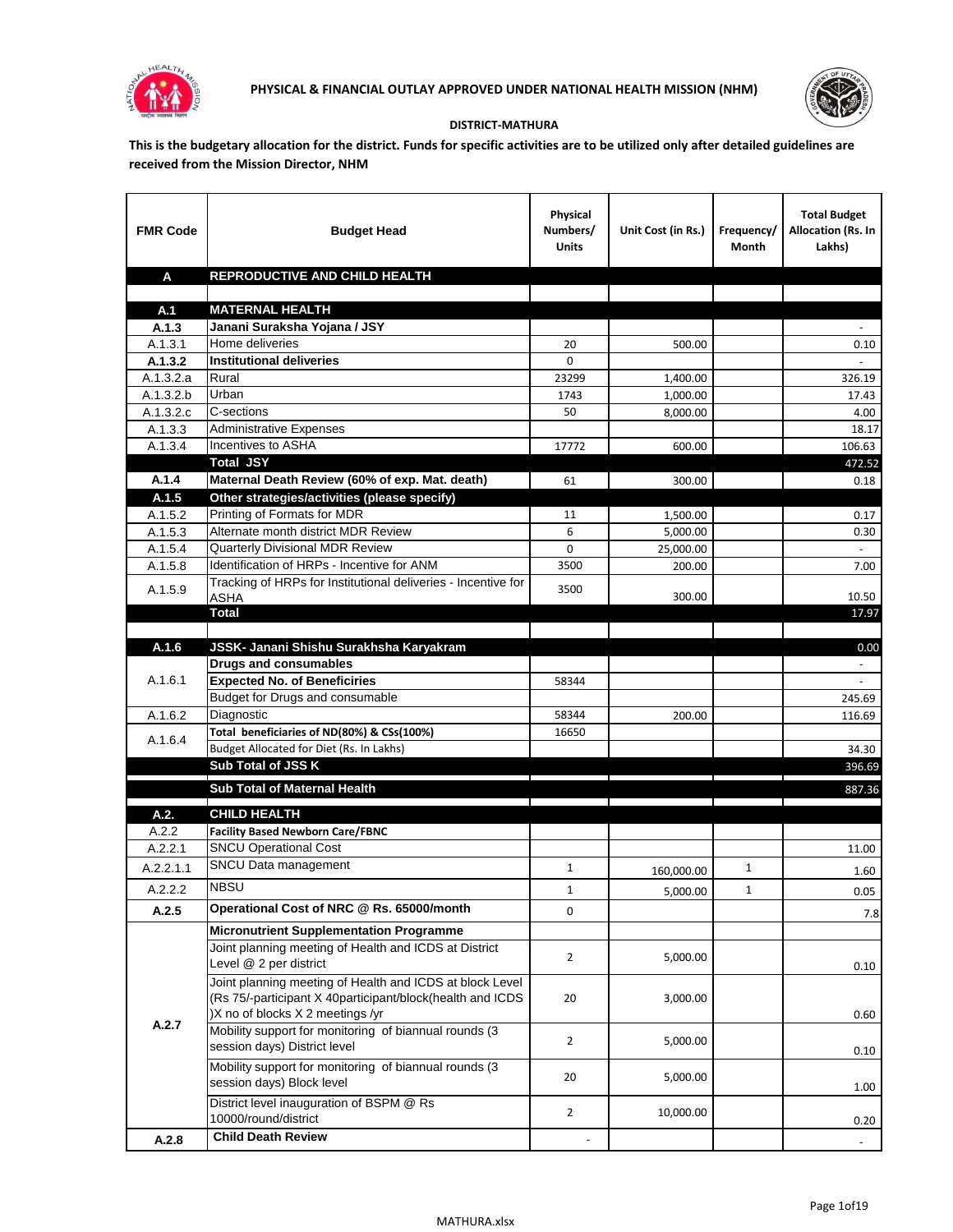| <b>FMR Code</b> | <b>Budget Head</b>                                                                                                                             | Physical<br>Numbers/<br><b>Units</b> | Unit Cost (in Rs.) | Frequency/<br><b>Month</b> | <b>Total Budget</b><br>Allocation (Rs. In<br>Lakhs) |
|-----------------|------------------------------------------------------------------------------------------------------------------------------------------------|--------------------------------------|--------------------|----------------------------|-----------------------------------------------------|
|                 | <b>Sub-total Child Health</b>                                                                                                                  |                                      |                    |                            | 22.45                                               |
|                 |                                                                                                                                                |                                      |                    |                            |                                                     |
| A.3             | <b>FAMILY PLANNING</b>                                                                                                                         |                                      |                    |                            |                                                     |
| A.3.1           | <b>Terminal/Limiting Methods</b>                                                                                                               |                                      |                    |                            |                                                     |
| A.3.1.1         | Female sterilization camps @ Rs. 3500/camp                                                                                                     | 129                                  | 3,500.00           |                            | 4.52                                                |
| A.3.1.2         | NSV camps @ Rs. 3500/camp<br>Budget for Female Interval Sterilization Compensation                                                             | $\overline{2}$                       | 3,500.00           |                            | 0.07                                                |
| A.3.1.3         | @ Rs.2000/-Per Case in Public Sector-(In Rs.)                                                                                                  | 9516                                 | 2,000.00           |                            | 190.32                                              |
|                 | <b>Budget for Post Partum Female Sterilization</b><br>Compensation @ Rs.3000/-Per Case in Public Sector-(In<br>$Rs.$ )                         | 160                                  | 3,000.00           |                            | 4.80                                                |
| A.3.1.4         | Budget for Male Sterilization Compensation @ Rs.2700/-<br>Per Case in Public Sector -(In Rs.)                                                  | 45                                   | 2,700.00           |                            | 1.22                                                |
| A.3.2           | <b>Spacing Methods</b>                                                                                                                         |                                      |                    |                            |                                                     |
| A.3.2.2         | Total Budget Allocated for Compensation for IUCD<br>insertion at health facilities (including fixed day services at<br>SHC and PHC) @ Rs 20/-  | 24800                                | 20.00              |                            | 4.96                                                |
| A.3.2.3         | PPIUCD services (Incentive to provider @Rs 150 per<br>PPIUCD insertion)                                                                        | 1000                                 | 150.00             |                            | 1.50                                                |
| A.3.2.5         | Orientation/Review of ASHA/ANM/AWW for scheme<br>for HDC, ESB, PTK                                                                             |                                      |                    |                            |                                                     |
|                 | <b>District level</b>                                                                                                                          | $\mathbf{1}$                         | 10,000.00          | $\mathbf{1}$               | 0.10                                                |
|                 | <b>Block level Quarterly</b>                                                                                                                   | 10                                   | 10,000.00          | 4                          | 4.00                                                |
| A.3.2.6         | Dissemination of FP manuals and guidelines                                                                                                     | $\mathbf{1}$                         | 20,000.00          | $\mathbf{1}$               | 0.20                                                |
| A.3.3           | Budget for POL for Mobility to Surgeons team for FDS<br>Camps @ Rs.1000/ camp                                                                  | 129                                  | 1,000.00           |                            | 1.29                                                |
| A.3.5.1         | Orientaion workshop, QAC meeting at distirct level-<br>Quarterly                                                                               | $\mathbf{1}$                         | 2,000.00           | 4                          | 0.08                                                |
| A.3.5.2         | FP Review Meeting at Divisional level-Quarterly                                                                                                | 0                                    | 20,000.00          | 4                          |                                                     |
| A.3.5.3         | Performance reward                                                                                                                             | $\mathbf{1}$                         | 50,000.00          |                            | 0.50                                                |
| A.3.5.4         | World Population Day' celebration (such as mobility,<br>IEC activities etc.):                                                                  |                                      |                    |                            |                                                     |
|                 | District level                                                                                                                                 | $\mathbf{1}$                         | 100,000.00         |                            | 1.00                                                |
|                 | <b>Block Level</b>                                                                                                                             | 10                                   | 10,000.00          |                            | 1.00                                                |
| A.3.5.5         | Other strategies/activities (such as strengthening<br>fixed day services for IUCD & Sterilisation, etc.)                                       |                                      |                    |                            |                                                     |
|                 | Printing of FP Manuals, Guidelines, etc.                                                                                                       | 0                                    |                    |                            |                                                     |
|                 | Sterilization Register @ Rs.150/Register                                                                                                       | 26                                   | 150.00             |                            | 0.04                                                |
|                 | IUCD Register @ Rs.150/- Register                                                                                                              | 218                                  | 150.00             |                            | 0.33                                                |
|                 | PPIUCD Registers @ Rs.150/-Register                                                                                                            | 6                                    | 150.00             |                            | 0.01                                                |
| A.3.5.5.1       | Injectable Registers @ Rs.150/Register                                                                                                         | 10                                   | 150.00             |                            | 0.02                                                |
|                 | Counseling Register @ Rs.150/-Register (3 per<br>Counselor)                                                                                    | 6                                    | 150.00             |                            | 0.01                                                |
|                 | Consent Form , Medical Record CheckIklist, Posoot<br>Operatiive Instructionn Card, Ssterilization Certificate for<br>Sterilization@ Rs 5/-Unit | 54100                                | 5.00               |                            | 2.71                                                |
|                 | Enhance Contribution of PRIs and Family members of<br>eligible couples in 75 districts with high unmet need<br>and TFR                         |                                      |                    |                            |                                                     |
| A.3.5.5.2       | District Level NSV Satisfied Client Meet @Rs.20000/-<br>District                                                                               | 0                                    | 20,000.00          |                            |                                                     |
|                 | Block Level Panch Sarpanch Sammellan @Rs.10000/-<br><b>Block</b>                                                                               | 0                                    | 10,000.00          |                            |                                                     |
| A.3.5.5.3       | RMNCHA Counsellling Corners @ Rs.35,000/-                                                                                                      | 0                                    | 35,000.00          |                            |                                                     |
|                 | <b>World NSV Week</b>                                                                                                                          |                                      |                    |                            |                                                     |
| A.3.5.5.6       | <b>District level</b>                                                                                                                          | $\mathbf{1}$                         | 25,000.00          |                            | 0.25                                                |
|                 | <b>Block level</b>                                                                                                                             | 10                                   | 10,000.00          |                            | 1.00                                                |
|                 | Govt. COT at Divisions level for FP Services                                                                                                   |                                      |                    |                            |                                                     |
|                 | Divisional Govt. COT @ Rs.50000/month for 12 month                                                                                             | 0                                    | 5,000.00           | 12                         | $\blacksquare$                                      |
|                 |                                                                                                                                                |                                      |                    |                            |                                                     |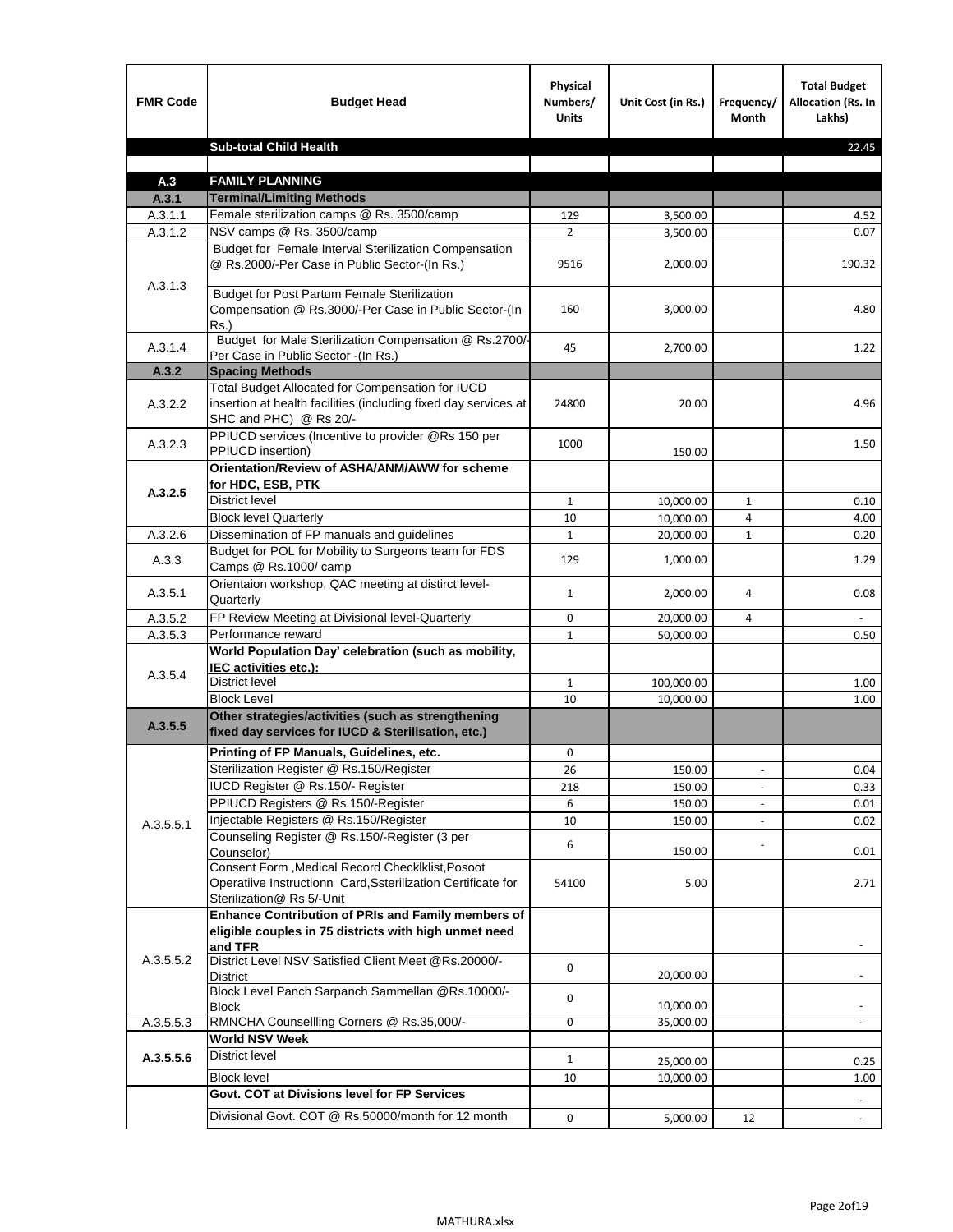| <b>FMR Code</b>    | <b>Budget Head</b>                                                                                                                                                                          | Physical<br>Numbers/<br><b>Units</b> | Unit Cost (in Rs.) | Frequency/<br>Month | <b>Total Budget</b><br>Allocation (Rs. In<br>Lakhs) |
|--------------------|---------------------------------------------------------------------------------------------------------------------------------------------------------------------------------------------|--------------------------------------|--------------------|---------------------|-----------------------------------------------------|
| A.3.5.5.8          | Exra Incentive for Female Interval Sterilization in Public<br>Sector.-(20% of 80% ELA) @ Rs. 130 per case                                                                                   | 1903                                 | 130.00             |                     | 2.47                                                |
|                    | Extra Incentive for Male Sterilization in Public Sector-<br>(40% ELA) @ Rs. 155 per case                                                                                                    | 18                                   | 155.00             |                     | 0.03                                                |
|                    | <b>Sub-total Family Planning</b>                                                                                                                                                            |                                      |                    |                     | 222.41                                              |
|                    | ADOLESCENT HEALTH / RKSK (Rashtriya Kishore                                                                                                                                                 |                                      |                    |                     |                                                     |
| A.4                | Swasthya Karyakram)                                                                                                                                                                         |                                      |                    |                     |                                                     |
| A.4.1              | <b>Facility based services</b>                                                                                                                                                              |                                      |                    |                     |                                                     |
| A.4.1.1            | Orientation meetings-HPD Districts                                                                                                                                                          | $\Omega$                             | 9000               | $\mathbf{1}$        |                                                     |
|                    | Review meetings at District level-Quarterly                                                                                                                                                 | $\mathbf{1}$                         | 5000               | 4                   | 0.20                                                |
| A.4.1.2            | Establishment of new clinics at DH/Medical college level                                                                                                                                    | $\Omega$                             | 50,000.00          |                     |                                                     |
|                    | Operating expenses for existing clinics                                                                                                                                                     | 0                                    |                    |                     |                                                     |
|                    | DH & MC level Existing AFHS clinics                                                                                                                                                         | $\overline{2}$                       | 600.00             | 12                  | 0.14                                                |
| A.4.1.4            | DH & MC level AFHS clinics (New)                                                                                                                                                            | 0                                    | 600.00             | 6                   | $\overline{\phantom{a}}$                            |
|                    | CHC level Existing AFHS clinics                                                                                                                                                             | 0                                    | 400.00             | 12                  | $\overline{\phantom{a}}$                            |
|                    | PHC level existing AFHS clinics                                                                                                                                                             | $\Omega$                             | 200.00             | 12                  | $\sim$                                              |
| A.4.1.5            | Mobility support for AH counsellors at MC/DH level AH<br>Clinic at @ Rs 1000 per month for 06 month                                                                                         | 2                                    | 1,000.00           | 6                   | 0.12                                                |
|                    | Mobility support for Exsiting AH counsellors at CHC level<br>AH Clinic at @ Rs 1000 per month for 06 month                                                                                  | 0                                    | 1,000.00           | 6                   |                                                     |
| A.4.5.7            | <b>WIFS Register</b>                                                                                                                                                                        | 6724                                 | 100.00             |                     | 6.72                                                |
| A.4.5.8            | <b>NIPI Register</b>                                                                                                                                                                        | 6045                                 | 100.00             |                     | 6.05                                                |
| A.4.5.9            | <b>WIFS Reporting Formats</b>                                                                                                                                                               | 107496                               | 0.50               |                     | 0.54                                                |
|                    | <b>Sub-total Adolescent Health</b>                                                                                                                                                          |                                      |                    |                     | 13.77                                               |
| A.5                | <b>RBSK</b>                                                                                                                                                                                 |                                      |                    |                     |                                                     |
| A.5.1              | <b>Operational Cost of RBSK (Mobility support, DEIC etc)</b>                                                                                                                                |                                      |                    |                     |                                                     |
| A.5.1.2            | Prepare detailed operational plan for RBSK across<br>districts (cost of plan/convergence/monitoring<br>meetings should be kept seperately)<br>One meeting @ Rs. 500 per block for microplan | 10                                   | 500.00             |                     | 0.05                                                |
|                    | One orientation meeting for RBSK software<br>Mobility support for Mobile health team                                                                                                        | 10                                   | 90.00              |                     | 0.01                                                |
| A.5.1.3<br>A.5.1.4 | Operational cost of DEIC                                                                                                                                                                    | 20                                   | 30,000.00          | 12                  | 72.00                                               |
| A.5.1.5            | New born screening- Inborn error of metabolism (please<br>give details per unit cost of screening, number of children<br>to be screened and the delivery points Add details)                |                                      |                    |                     | 0<br>0                                              |
| A.5.1.7            | Spectacle for children                                                                                                                                                                      | 663                                  | 275.00             |                     | 1.82                                                |
| A.5.1.10           | Monitoring Meeting at District level                                                                                                                                                        | $\mathbf{1}$                         | 5,000.00           | 3                   | 0.15                                                |
|                    |                                                                                                                                                                                             |                                      |                    |                     |                                                     |
|                    | <b>Sub-total RBSK</b>                                                                                                                                                                       |                                      |                    |                     | 74.03                                               |
| A.7                | <b>PNDT Activities</b>                                                                                                                                                                      |                                      |                    |                     |                                                     |
|                    | <b>Support to PNDT cell</b>                                                                                                                                                                 |                                      |                    |                     |                                                     |
|                    | Honorarium of Divisional Level Data Assistant @ Rs.<br>18743 per month for 12 months                                                                                                        | 0                                    | 18,743.00          | 12                  |                                                     |
| A.7.1              | Honorarium of District Level Data Assistant @<br>Rs.<br>11025 per month for 12 months                                                                                                       | $\mathbf{1}$                         | 11,025.00          | 12                  | 1.32                                                |
|                    | Contingency at Divisional level for PCPNDT Cell                                                                                                                                             | 0                                    | 10,000.00          | $\mathbf{1}$        | $\overline{\phantom{a}}$                            |
|                    | Contingency at District level for PCPNDT Cell                                                                                                                                               | $\mathbf{1}$                         | 5,000.00           | $\mathbf{1}$        | 0.05                                                |
| A.7.2.2            | Visit of Divisional level Inspection Committee (Including<br>TA/DA)                                                                                                                         | 0                                    | 10,000.00          | $\mathbf{1}$        |                                                     |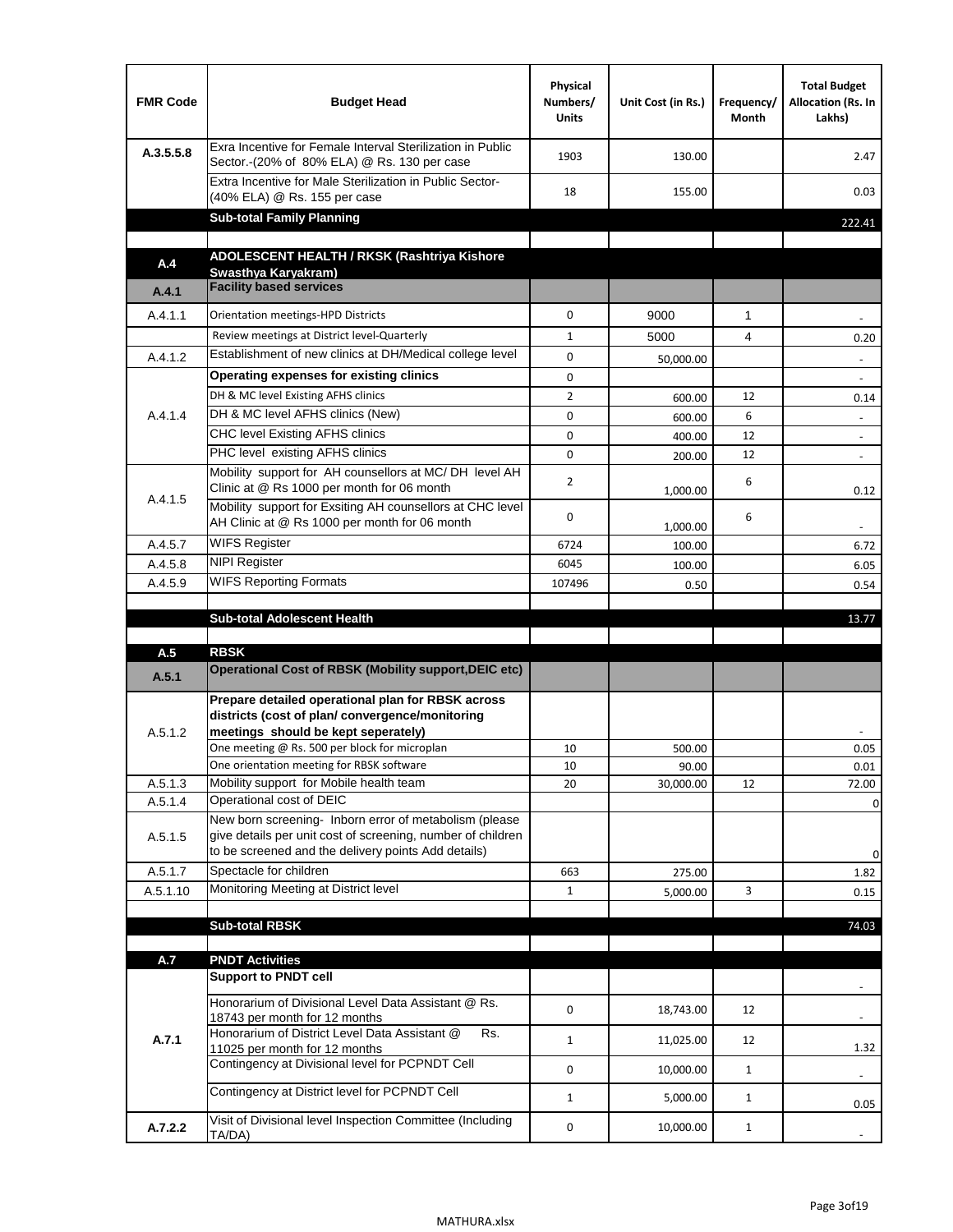| <b>FMR Code</b>      | <b>Budget Head</b>                                                                                                                              | Physical<br>Numbers/<br><b>Units</b> | Unit Cost (in Rs.)     | Frequency/<br><b>Month</b> | <b>Total Budget</b><br><b>Allocation (Rs. In</b><br>Lakhs) |
|----------------------|-------------------------------------------------------------------------------------------------------------------------------------------------|--------------------------------------|------------------------|----------------------------|------------------------------------------------------------|
| A.7.2.5              | Orientation of Member of District advisory Committee at<br><b>Divisional Level</b>                                                              | $\Omega$                             | 200,000.00             | $\mathbf{1}$               | $\overline{\phantom{m}}$                                   |
| A.7.2.9              | Capacity building of DGCS, CJM, District officers, Nodal<br>Officers, Ultrasound Owners, ASHA and AWWs<br>workshop at Districts and Block level |                                      |                        |                            |                                                            |
|                      | <b>District level</b>                                                                                                                           | $\mathbf{1}$                         | 10,000.00              | $\mathbf{1}$               | 0.10                                                       |
|                      | <b>Block level</b>                                                                                                                              | 10                                   | 5,000.00               | $\mathbf{1}$               | 0.50                                                       |
|                      | <b>Sub-total PNDT activities</b>                                                                                                                |                                      |                        |                            | 1.97                                                       |
|                      |                                                                                                                                                 |                                      |                        |                            |                                                            |
| A.8                  | <b>Human Resources</b>                                                                                                                          |                                      |                        |                            |                                                            |
| A.8.1                | <b>Contractual Staff &amp; Services</b>                                                                                                         |                                      |                        |                            |                                                            |
| A.8.1.1<br>A.8.1.1.1 | <b>ANMs, Supervisory Nurses, LHVs</b><br><b>ANMs</b>                                                                                            |                                      |                        |                            |                                                            |
|                      | Honorarium of ANMs (New)                                                                                                                        | $\overline{2}$                       |                        | 6                          |                                                            |
| A.8.1.1.1.a          | Honorarium of ANMs (Existing)                                                                                                                   | $\overline{2}$                       | 11,550.00<br>11,550.00 | 12                         | 1.39<br>2.77                                               |
|                      | Honorarium of ANMs (New)                                                                                                                        | 13                                   | 11,550.00              | 6                          | 9.01                                                       |
| A.8.1.1.1.f          | Honorarium of ANMs (Existing)                                                                                                                   | 58                                   | 11,550.00              | 12                         | 80.39                                                      |
| A.8.1.1.2            | <b>Staff Nurses</b>                                                                                                                             |                                      |                        |                            |                                                            |
| A.8.1.1.2.a          | <b>DH</b>                                                                                                                                       |                                      |                        |                            | $\blacksquare$                                             |
|                      | Honorarium of SNs (New)                                                                                                                         | 0                                    | 19,060.00              | 6                          |                                                            |
| A.8.1.1.2.b          | Honorarium of SNs (Existing)                                                                                                                    | 50                                   | 19.060.00              | 12                         | 114.36                                                     |
|                      | <b>Staff Nurse-NRC</b>                                                                                                                          |                                      |                        |                            | ä,                                                         |
|                      | Old, SNs @19060/Month for 12 months                                                                                                             | 4                                    | 19,060.00              | 12                         | 9.15                                                       |
|                      | New, SNs @18150 per Month                                                                                                                       | 0                                    | 18,150.00              | 6                          |                                                            |
|                      | <b>Staff Nurse-SNCU</b>                                                                                                                         |                                      |                        |                            |                                                            |
| A.8.1.1.2.f          | Exiting Staff Nurse Honorarium @ Rs.19060/- p.m. for 12<br>months                                                                               | $\Omega$                             | 19,060.00              | 12                         | -                                                          |
|                      | New Staff Nurse Honorarium @ Rs.18150/- p.m. for 6 months                                                                                       | 8                                    | 18,150.00              | 6                          | 8.71                                                       |
|                      | <b>Staff Nurse-NBSU</b>                                                                                                                         |                                      |                        |                            |                                                            |
|                      | Staff Nurse Honorarium @ Rs.18150/- p.m. (For 6 Months)                                                                                         | 3                                    | 18,150.00              | 12                         | 6.53                                                       |
|                      | Human Resource Pediatric Intencive Care unit (PICU)                                                                                             |                                      |                        |                            |                                                            |
| A.8.1.1.2.g          | Staff Nurses Honorarium @ Rs. 18,150 per months for 12<br>months                                                                                | 0                                    | 18,150.00              | 12                         |                                                            |
| A.8.1.2.1            | <b>Laboratory Technicians</b>                                                                                                                   |                                      |                        |                            |                                                            |
| A.8.1.2.1.a          | Honorarium of Laboratory Technician                                                                                                             |                                      |                        |                            | 10.40                                                      |
| A.8.1.3              | <b>Specialists</b>                                                                                                                              |                                      |                        |                            |                                                            |
| A.8.1.3.1.b          | Honorarium of Contractual Gynaecologists/Surgeons                                                                                               | 3                                    | 80,000.00              | 12                         | 28.80                                                      |
| A.8.1.3.3            | Anesthetists                                                                                                                                    |                                      |                        |                            |                                                            |
| A.8.1.3.3.b          | Honorarium of Contractual Anesthetists                                                                                                          | 0                                    | 80,000.00              | 12                         | $\blacksquare$                                             |
| A.8.1.3.5            | Specialists for CH (Pediatrician etc) in SNCU, NBSU, NRC                                                                                        |                                      |                        |                            |                                                            |
|                      | Existing @ 78650/month for 12 Months                                                                                                            | 0                                    | 78,650.00              | 12                         | $\blacksquare$                                             |
| A.8.1.3.5.d          | New Peadiatrician Honorarium @ Rs.71500/- p.m. for 6<br>months                                                                                  | 3                                    | 71,500.00              | 6                          | 12.87                                                      |
| A.8.1.3.7            | Dental surgeons and dentists                                                                                                                    |                                      |                        |                            |                                                            |
| A.8.1.3.7.a          | Honorarium of Dental Surgen                                                                                                                     |                                      |                        |                            | 20.11                                                      |
| A.8.1.5              | <b>Medical Officers</b>                                                                                                                         |                                      |                        |                            |                                                            |
| A.8.1.5.2            | Honorarium of Medical Officers (New)                                                                                                            | 0                                    | 41,580.00              | $\overline{2}$             | $\blacksquare$                                             |
|                      | Honorarium of Medical Officers (Existing)                                                                                                       | $\overline{2}$                       | 41,580.00              | 12                         | 9.98                                                       |
|                      | MOs for SNCU/ NBSU/NRC etc                                                                                                                      |                                      |                        |                            |                                                            |
| A.8.1.5.6            | Old, MO @41580 per Month                                                                                                                        | $\mathbf{1}$                         | 41,580.00              | 12                         | 4.99                                                       |
|                      | New, Mo@39600 Per Month                                                                                                                         | 0                                    | 39,600.00              | 6                          | $\blacksquare$                                             |
|                      | Human Resource Pediatric Intencive Care unit (PICU)                                                                                             |                                      |                        |                            | ä,                                                         |
|                      | Existing, MO Honorarium @ Rs/41580/ Month for 12 Months                                                                                         | $\mathbf 0$                          | 41,580.00              | 12                         |                                                            |
| A.8.1.5.7            | New, MO Honorarium @ Rs. 39600 / Month for 6 Months                                                                                             | 0                                    | 39,600.00              | 6                          |                                                            |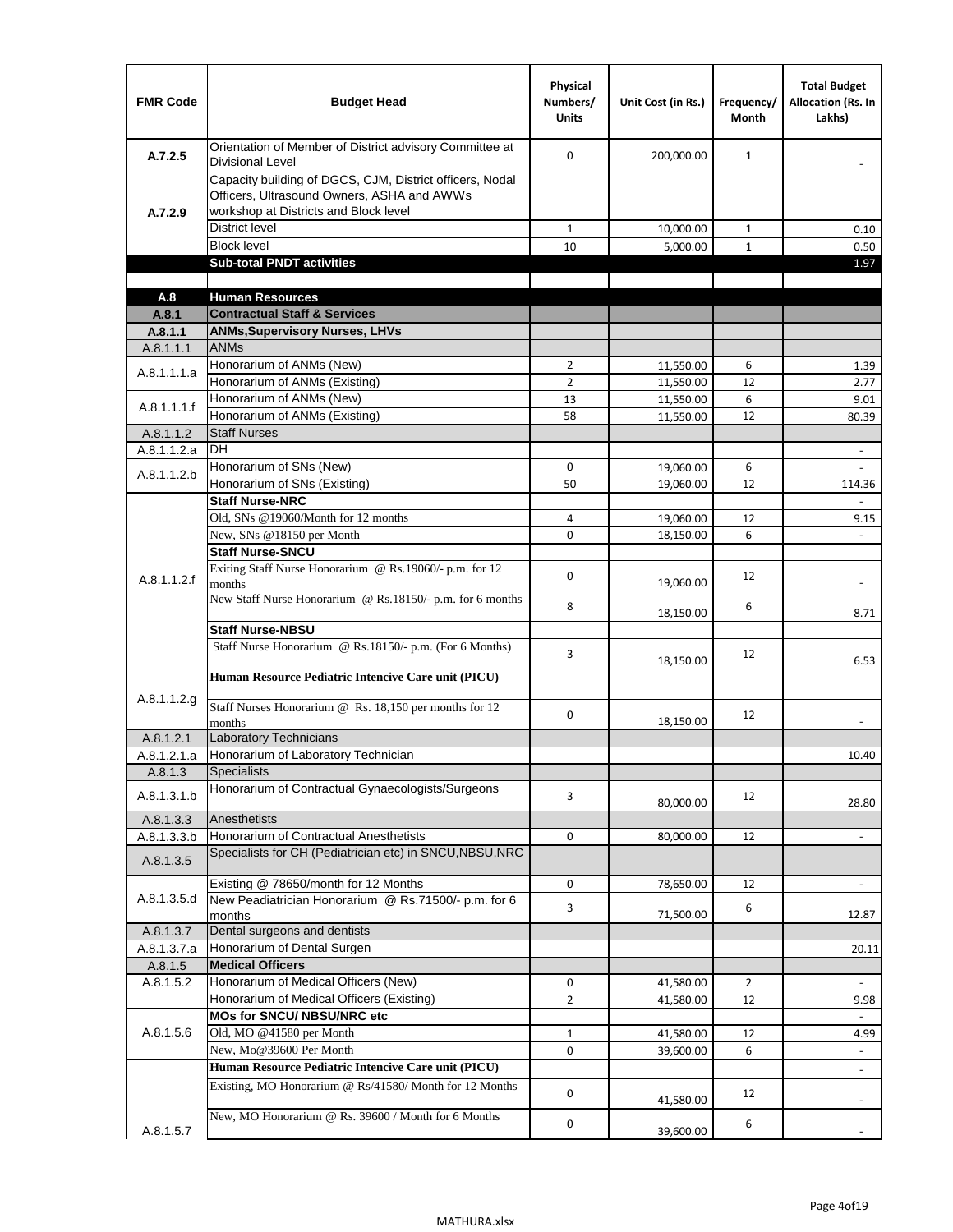| <b>FMR Code</b> | <b>Budget Head</b>                                                                 | Physical<br>Numbers/<br><b>Units</b> | Unit Cost (in Rs.)     | Frequency/<br>Month | <b>Total Budget</b><br>Allocation (Rs. In<br>Lakhs)  |
|-----------------|------------------------------------------------------------------------------------|--------------------------------------|------------------------|---------------------|------------------------------------------------------|
|                 | Medical Officer/Training Coordinator, Honorarium at                                |                                      |                        |                     |                                                      |
|                 | <b>Medical College</b><br>Old, Trg. Coord. @41580/month for 12 Month               | 0                                    | 41,580.00              | 12                  |                                                      |
|                 | New, Trg. Coord.@39600/month for 6 Month                                           | $\Omega$                             | 39,600.00              | 6                   |                                                      |
| A.8.1.7.2       | Honorarium of X-Ray Technician for 12 months                                       |                                      |                        |                     | 5.20                                                 |
| A.8.1.7.4       | RBSK teams (Exclusive mobile health team & DEIC                                    |                                      |                        |                     |                                                      |
|                 | Staff)<br><b>MOs- AYUSH/MBBS</b>                                                   |                                      |                        |                     |                                                      |
|                 | Honoraria Existing MBBS                                                            | $\mathbf{1}$                         | 41,675.00              | 12                  | 5.00                                                 |
|                 | Honoraria New MBBS                                                                 | 3                                    | 37,800.00              | 6                   | 6.80                                                 |
| A.8.1.7.4.1     | Honoraria - BDS                                                                    | 3                                    | 40,516.00              | 12                  | 14.59                                                |
|                 | Honoraria - AYUSH (Existing)                                                       | 25                                   | 27,783.00              | 12                  | 83.35                                                |
|                 | Honoraria - AYUSH recruited upto March 16                                          | 8                                    | 26,460.00              | 12                  | 25.40                                                |
|                 | Honoraria - AYUSH New                                                              | $\mathbf 0$                          | 25,200.00              | 6                   |                                                      |
|                 | <b>Staff Nurse</b>                                                                 | $\mathbf 0$                          |                        |                     | $\omega$                                             |
|                 | Honoraria - Staff Nurse                                                            | 20                                   | 19,100.00              | 12                  | 45.84                                                |
| A.8.1.7.4.2     | ANM                                                                                |                                      |                        |                     |                                                      |
|                 | Honoraria - ANMs (Existing)                                                        | $\mathbf 0$                          | 11,576.00              | 12                  | $\overline{\phantom{a}}$                             |
|                 | Honoraria - ANM (Recruited upto March 16)                                          | 0                                    | 11,025.00              | 12                  | $\blacksquare$                                       |
|                 | Honoraria - ANM (New)                                                              | $\mathbf 0$                          | 10,500.00              | 6                   |                                                      |
|                 | <b>Paramedical</b>                                                                 | $\mathbf 0$                          |                        |                     | $\blacksquare$                                       |
|                 | Honoraria - Paramedical<br><b>Pharmacists</b>                                      | 20<br>$\mathbf 0$                    | 13,753.00              | 12                  | 33.01                                                |
| A.8.1.7.4.3     | Honoraria - Pharmacist (Existing)                                                  | 0                                    |                        | 12                  |                                                      |
|                 | Honoraria - Pharmacist (Recruited upto March 16)                                   | $\mathbf 0$                          | 14,884.00<br>14,175.00 | 12                  | $\overline{\phantom{a}}$<br>$\blacksquare$           |
|                 | Honoraria - Pharmacist (New)                                                       | $\mathbf 0$                          | 13,500.00              | 6                   | ÷,                                                   |
|                 | Sub Total RBSK mobile teams                                                        | $\Omega$                             |                        |                     | $\overline{\phantom{a}}$                             |
| A.8.1.7.5       | <b>Others</b>                                                                      |                                      |                        |                     |                                                      |
| A.8.1.7.5.1     | Honorarium of RMNCH/FP Counselors @ Rs.10760/- for                                 | $\overline{2}$                       | 10,760.00              | 12                  | 2.58                                                 |
|                 | 12 months                                                                          |                                      |                        |                     |                                                      |
|                 | <b>Adolescent Health counselors</b>                                                |                                      |                        |                     | $\blacksquare$                                       |
| A.8.1.7.5.2     | AH counselors at DH level (1st & 2nd phase)<br>AH counselors DH level of 3nd phase | 2<br>$\mathbf 0$                     | 13,891.00              | 12<br>12            | 3.33                                                 |
|                 | AH counselors at DH/MC level (New)                                                 | 0                                    | 13,230.00<br>12,600.00 | 12                  | $\overline{\phantom{a}}$<br>$\overline{\phantom{a}}$ |
|                 | AH counsellors at CHC level                                                        | $\mathbf 0$                          | 13,230.00              | 6                   | $\omega$                                             |
|                 | <b>Nutriionist</b>                                                                 | $\mathbf 0$                          |                        |                     | $\overline{\phantom{a}}$                             |
| A.8.1.7.5.4     | Old, Nutrist. @17325 per Month for 12 months                                       | $\mathbf{1}$                         | 17,325.00              | 12                  | 2.08                                                 |
|                 | New, Nutrist. @16500 per Month for 6 months                                        | 0                                    | 16,500.00              | 6                   |                                                      |
|                 | <b>HR for Cold Chain</b>                                                           | 0                                    |                        |                     |                                                      |
|                 | Hononarium of Cold Chain Handlers at Division level                                | 0                                    | 11,430.00              | 12                  |                                                      |
|                 | Hononarium of Cold Chain Handlers at District level                                | 1                                    | 11,430.00              | 12                  | 1.37                                                 |
|                 | Hononarium of Technician (Refeigator Machenic) at                                  |                                      |                        |                     |                                                      |
|                 | <b>Division level</b>                                                              | 0                                    | 19,060.00              | 12                  |                                                      |
|                 | Technician (Refeigator Machenic) at District level                                 | 0                                    | 19,060.00              | 12                  | $\overline{\phantom{a}}$                             |
| A.8.1.7.7       | Honararium of Vaccince Strore Keeper at Division level                             | 0                                    | 25,410.00              | 12                  | $\overline{\phantom{a}}$                             |
|                 | Honararium of Vaccince Van Driver at Division level                                | 0                                    | 19,060.00              | 12                  | $\blacksquare$                                       |
|                 | <b>HR for Blood Bank Storage/Unit</b>                                              |                                      |                        |                     |                                                      |
|                 | Man Power Support at 89 Blood Banks                                                |                                      |                        |                     | 26.00                                                |
|                 | Man Power Support at 118 Blood Storage Centre                                      |                                      |                        |                     | 9.60                                                 |
|                 | Manpower support of 18 BCTV                                                        |                                      |                        |                     | 0.00                                                 |
| A.8.1.7.8       | Staff for Training Institutes/ SIHFW/ Nursing Training                             |                                      |                        |                     | 0                                                    |
|                 | Incentive/ Awards etc. to SN, ANMs etc.                                            |                                      |                        |                     |                                                      |
|                 | SBA Trained ANMs at L1 SCs from 6th delivery every month                           | 0                                    | 300.00                 |                     | $\overline{\phantom{a}}$                             |
|                 | SBA Trained ANMs/SNs at APHCs/PHCs starting from 16th                              | 0                                    |                        |                     |                                                      |
| A.8.1.8         | Delivery every month                                                               |                                      | 300.00                 |                     |                                                      |
|                 | SBA Trained ANMs/SNs at Non FRU CHCs/BPHCs starting from                           | 0                                    |                        |                     |                                                      |
|                 | 51st Delivery every month                                                          |                                      | 300.00                 |                     |                                                      |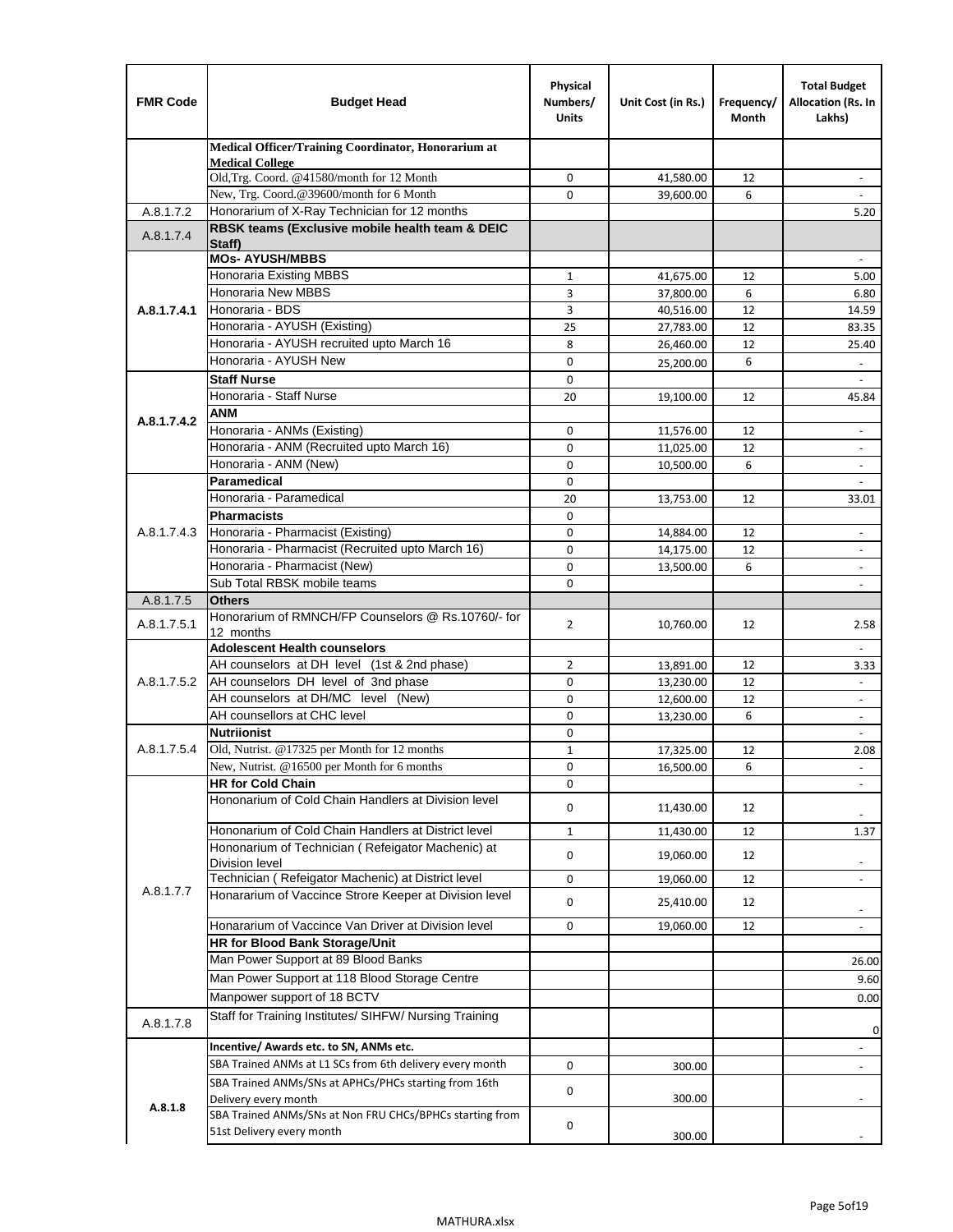| <b>FMR Code</b>  | <b>Budget Head</b>                                                                                      | Physical<br>Numbers/<br><b>Units</b> | Unit Cost (in Rs.) | Frequency/<br>Month | <b>Total Budget</b><br>Allocation (Rs. In<br>Lakhs) |
|------------------|---------------------------------------------------------------------------------------------------------|--------------------------------------|--------------------|---------------------|-----------------------------------------------------|
|                  | Incentives for EMOC teams at below District level starting from<br>6th CS every month @Rs 3000/CS       | $\mathbf 0$                          | 3,000.00           |                     |                                                     |
| A.8.1.9          | Honorarium of Data Entry Operator at DH                                                                 |                                      |                    |                     | 0.92                                                |
| A.8.1.10         | <b>Other Incentives Schemes (PI.Specify)</b>                                                            |                                      |                    |                     |                                                     |
| A.8.1.10.1       | Fixed difficult area Incentive                                                                          | $\mathbf 0$                          |                    |                     |                                                     |
| A.8.1.10.2       | FRU Operationalization for Gynae & anaesthetist<br>specialist on call from govt sector for NHPDs & HPDs | 80                                   | 3,000.00           |                     | 2.40                                                |
| A.8.1.10.3       | FRU Operationalization Gynaecologists specialist on call<br>for NHPDs & HPDs                            | 40                                   | 4,500.00           |                     | 1.80                                                |
| A.8.1.10.4       | FRU Operationalization anaesthetist specialist on call for<br><b>NHPDs &amp; HPDs</b>                   | 80                                   | 3,000.00           |                     | 2.40                                                |
| A.8.1.10.5       | Performance based Incentives to RMNCH+A Counsellors<br>in Family Planning @ Rs.50/ client               | 80                                   | 50.00              |                     | 0.04                                                |
| A.8.1.11         | <b>Support Staff for Health Facilities</b>                                                              |                                      |                    |                     |                                                     |
|                  | <b>HR-NRC</b>                                                                                           |                                      |                    |                     | $\overline{\phantom{m}}$                            |
|                  | Cook                                                                                                    |                                      |                    |                     |                                                     |
|                  | Old, Cook @7500 per Month for 12 months                                                                 | $\mathbf{1}$                         | 7,500.00           | 12                  | 0.90                                                |
|                  | New, Cook @7500 per Month for 6 months                                                                  | 0                                    | 7,500.00           | 6                   | $\Box$                                              |
|                  | <b>Care Taker</b><br>Old, Caretaker @6400 per Month for 12 months                                       | $\mathbf{1}$                         | 6,400.00           | 12                  |                                                     |
|                  | New, Caretaker @6400 per Month for 6 months                                                             | 0                                    | 6,400.00           | 6                   | 0.77<br>÷,                                          |
|                  | <b>Cleaner</b>                                                                                          |                                      |                    |                     |                                                     |
|                  | Old, Cleaner @6400 per Month for 12 months                                                              | $\mathbf{1}$                         | 6,400.00           | 12                  | 0.77                                                |
|                  | New, Cleaner @6400 per Month for 6 months                                                               | $\mathbf 0$                          | 6,400.00           | 6                   |                                                     |
|                  | <b>HR-SNCU</b>                                                                                          |                                      |                    |                     |                                                     |
| A.8.1.11.f       | Cleaner/ Ward Ayah/Security Guard                                                                       |                                      |                    |                     |                                                     |
|                  | Existing CL/WA Honorarium @ Rs. 6400/monty for 12<br>months                                             | $\mathbf 0$                          | 6,400.00           | 12                  |                                                     |
|                  | New CL/WA/SG Honorarium @ Rs. 6400/month for 6<br>month                                                 | 9                                    | 6,400.00           | 6                   | 3.46                                                |
|                  | <b>Data Entry Oprator</b>                                                                               |                                      |                    |                     |                                                     |
|                  | old DEO Honorarium @ Rs.12000/- p.m. for 12 months<br>New DEO Honorarium @ Rs.12000/- p.m. for 6 months | $\mathbf 0$                          | 12,000.00          | 12                  |                                                     |
|                  |                                                                                                         | $\mathbf{1}$                         | 12,000.00          | 6                   | 0.72                                                |
|                  | Human Resource Pediatric Intencive Care unit (PICU)                                                     |                                      |                    |                     |                                                     |
|                  | Ward Aaya/Sweeper Honorarium @ Rs. 6400/Month for 6                                                     |                                      |                    |                     |                                                     |
|                  | months                                                                                                  | $\mathbf 0$                          | 6,400.00           | 6                   |                                                     |
|                  | Sub-total HR                                                                                            |                                      |                    |                     | 597.78                                              |
|                  |                                                                                                         |                                      |                    |                     |                                                     |
| A.9              | <b>TRAINING</b><br>Skill lab                                                                            |                                      |                    |                     |                                                     |
| A.9.1<br>A.9.1.3 | Training Motivation and follow up visit                                                                 |                                      |                    |                     | 0                                                   |
| A.9.3            | <b>Maternal Health Training</b>                                                                         |                                      |                    |                     | $\blacksquare$                                      |
| A.9.3.1.4        | Training of ANMs / LHVs in SBA                                                                          |                                      |                    |                     | $\overline{\phantom{a}}$                            |
| A.9.3.7          | Other maternal health training (please specify)                                                         |                                      |                    |                     |                                                     |
| A.9.3.7.1        | MDR training of District and Block level officials                                                      | $\overline{2}$                       | 22,950.00          |                     | 0.46                                                |
| A.9.3.7.5        | ANM Training on new ANC guidelines and HRPs                                                             |                                      |                    |                     |                                                     |
|                  | District level                                                                                          | $\overline{2}$                       | 29,300.00          |                     | 0.59                                                |
|                  | <b>Block Level</b>                                                                                      | 10                                   | 31,050.00          |                     | 3.11                                                |
| A.9.10           | <b>Training (Nursing)</b>                                                                               |                                      |                    |                     | $\blacksquare$                                      |
| A.9.10.1         | Strengthening of Existing Training Institutions/Nursing School<br>excluding infrastructure and HR.      | 0                                    | 4,300,000.00       |                     |                                                     |
| A.9.10.2         | New Training Institutions/School                                                                        | $\mathbf{1}$                         | 152,000.00         |                     | 1.52                                                |
|                  | <b>National Dewarming Day</b>                                                                           |                                      |                    |                     |                                                     |
| A.9.11.3         | Orientaion meeting-District level                                                                       | 1                                    | 5000               | $\overline{2}$      | 0.10                                                |
|                  | Orientaion meeting-Block level                                                                          | 10                                   | 7500               | $\overline{2}$      | 1.50                                                |
| A.9.12           | <b>RBSK training</b>                                                                                    |                                      |                    |                     |                                                     |
| A.9.12.1         | RBSK Training -Training of Mobile health team -<br>technical and managerial (5 days)                    |                                      |                    |                     | 0                                                   |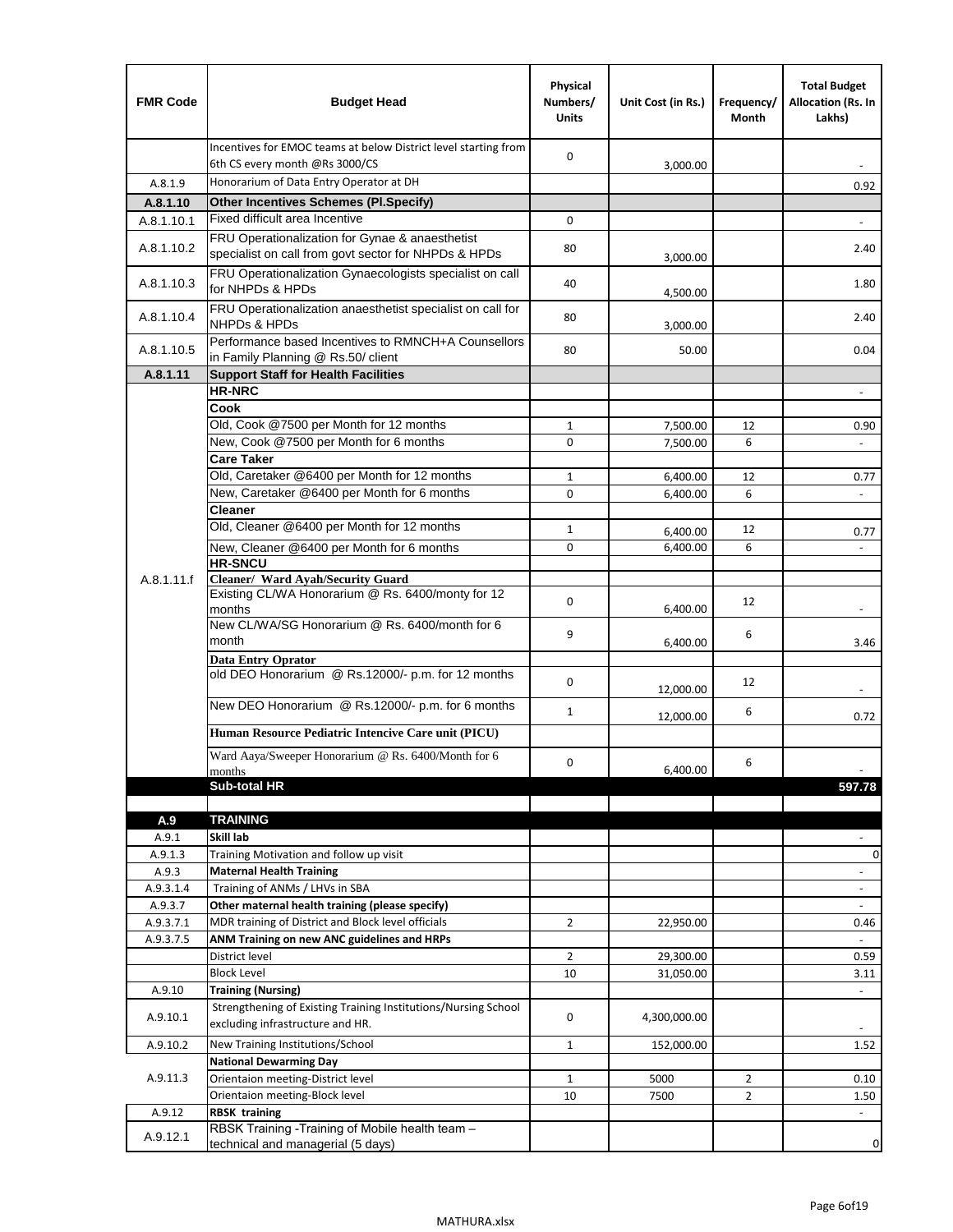| <b>FMR Code</b>    | <b>Budget Head</b>                                                                           | Physical<br>Numbers/<br><b>Units</b> | Unit Cost (in Rs.) | Frequency/<br>Month | <b>Total Budget</b><br>Allocation (Rs. In<br>Lakhs) |
|--------------------|----------------------------------------------------------------------------------------------|--------------------------------------|--------------------|---------------------|-----------------------------------------------------|
|                    |                                                                                              |                                      |                    |                     | 7.27                                                |
|                    | <b>Sub-total Training</b>                                                                    |                                      |                    |                     |                                                     |
| A.10               | <b>PROGRAMME MANAGEMENT</b>                                                                  |                                      |                    |                     |                                                     |
| A.10.2             | Contractual Staff for DPMSU recruited and in position                                        |                                      |                    |                     |                                                     |
| A.10.2.1           | District Programme Manager                                                                   | $\mathbf{1}$                         | 39,690.00          | 12                  | 4.76                                                |
| A.10.2.2           | <b>District Accounts Manager</b>                                                             | $\mathbf{1}$                         | 32,303.00          | 12                  | 3.88                                                |
| A.10.2.3           | District Data Manager                                                                        | $\mathbf{1}$                         | 22,050.00          | 12                  | 2.65                                                |
| A.10.2.4           | Consultants/ Programme Officers (Kindly Specify)                                             | $\mathbf 0$                          |                    |                     |                                                     |
|                    | Honorarium of RKSK Coordinator                                                               | 0                                    | 25,000.00          | 9                   | $\overline{\phantom{a}}$                            |
| A.10.2.5           | Accountants                                                                                  | 0                                    |                    |                     |                                                     |
| A.10.2.6           | Data Entry Operators                                                                         | 0                                    |                    |                     | $\overline{\phantom{a}}$                            |
| A.10.2.7           | Support Staff (Kindly Specify)                                                               | $\mathbf{1}$                         | 8,269.00           | 12                  | 0.99                                                |
| A.10.2.8.1         | Operational Cost for DPMU unit                                                               | $\mathbf{1}$                         | 89,250.00          | 12                  | 10.71                                               |
| A.10.2.8.5         | <b>DEIC Managers</b>                                                                         | $\mathbf{1}$                         | 33,000.00          | 10                  | 3.30                                                |
| A.10.3             | <b>Strengthening of Block PMU</b>                                                            |                                      |                    |                     |                                                     |
| A.10.3.1           | <b>Block Programme Manager</b>                                                               |                                      |                    |                     | 29.11                                               |
| A.10.3.2           | <b>Block Accounts Manager</b>                                                                |                                      | 12,128.00          | 12                  | 14.55                                               |
| A.10.3.7.1         | Operational Cost for BPMU unit<br><b>Concurrent Audit system</b>                             | 10                                   | 15,000.00          | 12                  | 18.00                                               |
| A.10.6             | Monthly Concurrent Audit                                                                     | $\mathbf{1}$                         | 4,500.00           | 12                  | 0.54                                                |
|                    | <b>Block Spesific Work</b>                                                                   | 10                                   | 500.00             | 12                  | 0.60                                                |
| A.10.7             | <b>Mobility Support, Field Visits</b>                                                        |                                      |                    |                     |                                                     |
| A.10.7.2           | <b>DPMU/District</b>                                                                         | 2                                    | 30,000.00          | 12                  | 7.20                                                |
| A.10.7.3           | <b>BPMU/Block</b>                                                                            | 10                                   | 30,000.00          | 12                  | 36.00                                               |
| A.10.8.1           | Vehicles for Divisional / AD office                                                          | 0                                    | 30,000.00          | 12                  | $\mathbf{r}$                                        |
|                    |                                                                                              |                                      |                    |                     |                                                     |
|                    | <b>Sub-total Programme Management</b>                                                        |                                      |                    |                     | 132.29                                              |
|                    | Total of RMNCH+A                                                                             |                                      |                    |                     | 1,959.32                                            |
|                    |                                                                                              |                                      |                    |                     |                                                     |
| в                  | Additionalities under NRHM (Mission Flexible Pool)                                           |                                      |                    |                     |                                                     |
|                    |                                                                                              |                                      |                    |                     |                                                     |
| <b>B1</b>          | <b>ASHA</b><br><b>Supplementary training for ASHAs</b>                                       |                                      |                    |                     |                                                     |
| B1.1.1.3           | TOT of ASHA Trainer- I round (at RHFWTC)                                                     |                                      |                    |                     |                                                     |
| B1.1.1.3.1         | Batch cost+Equipment+Module+ Monitoring Visit                                                |                                      |                    |                     |                                                     |
| B1.1.1.3.2         | TOT of ASHA Trainers -II Round (at RHFWTC)                                                   |                                      |                    |                     |                                                     |
| B1.1.1.4           | Post training support and supervision                                                        |                                      |                    |                     | $\sim$                                              |
|                    | Supervision costs by ASHA facilitators<br>(12 months)                                        |                                      |                    |                     | 45.00                                               |
| B1.1.1.4.1         | Supervision costs by ASHA facilitators<br>(6 months)                                         |                                      |                    |                     |                                                     |
|                    |                                                                                              |                                      |                    |                     |                                                     |
| B1.1.1.4.2         | Monthly review Meeting of ASHA Sangini with BCPM                                             |                                      |                    |                     | 1.35                                                |
| B <sub>1.1.3</sub> | Performance Incentive/Other Incentive to ASHAs (if                                           |                                      |                    |                     |                                                     |
| B1.1.3.1           | any)<br><b>ASHA incentives under Maternal Health</b>                                         |                                      |                    |                     |                                                     |
| B1.1.3.1.2         | Maternal Death Audit Information                                                             | 110                                  | 200.00             |                     | 0.22                                                |
| B1.1.3.2           | Incentive to ASHA under Child Health                                                         |                                      |                    |                     | $\omega$ .                                          |
| B1.1.3.2.1         | Incentive for Home Based Newborn Care programme                                              | 48798                                | 250.00             |                     | 122.00                                              |
| B1.1.3.2.4         | Incentive for referral of SAM cases to NRC @ Rs.50/Case                                      | 240                                  | 50.00              |                     | 0.12                                                |
| B1.1.3.2.5         | Incentive for follow up of discharge of SAM children from<br>NRCs @ Rs. 100/ for 4 Follow up | 240                                  | 100.00             |                     | 0.24                                                |
| B1.1.3.3           | ASHA Incentives under family planning (ESB/ PPIUCD/<br>Others)                               |                                      |                    |                     |                                                     |
| B1.1.3.3.1         | ASHA PPIUCD incentive for accompanying the client for<br>PPIUCD insertion                    | 1000                                 | 150.00             |                     | 1.50                                                |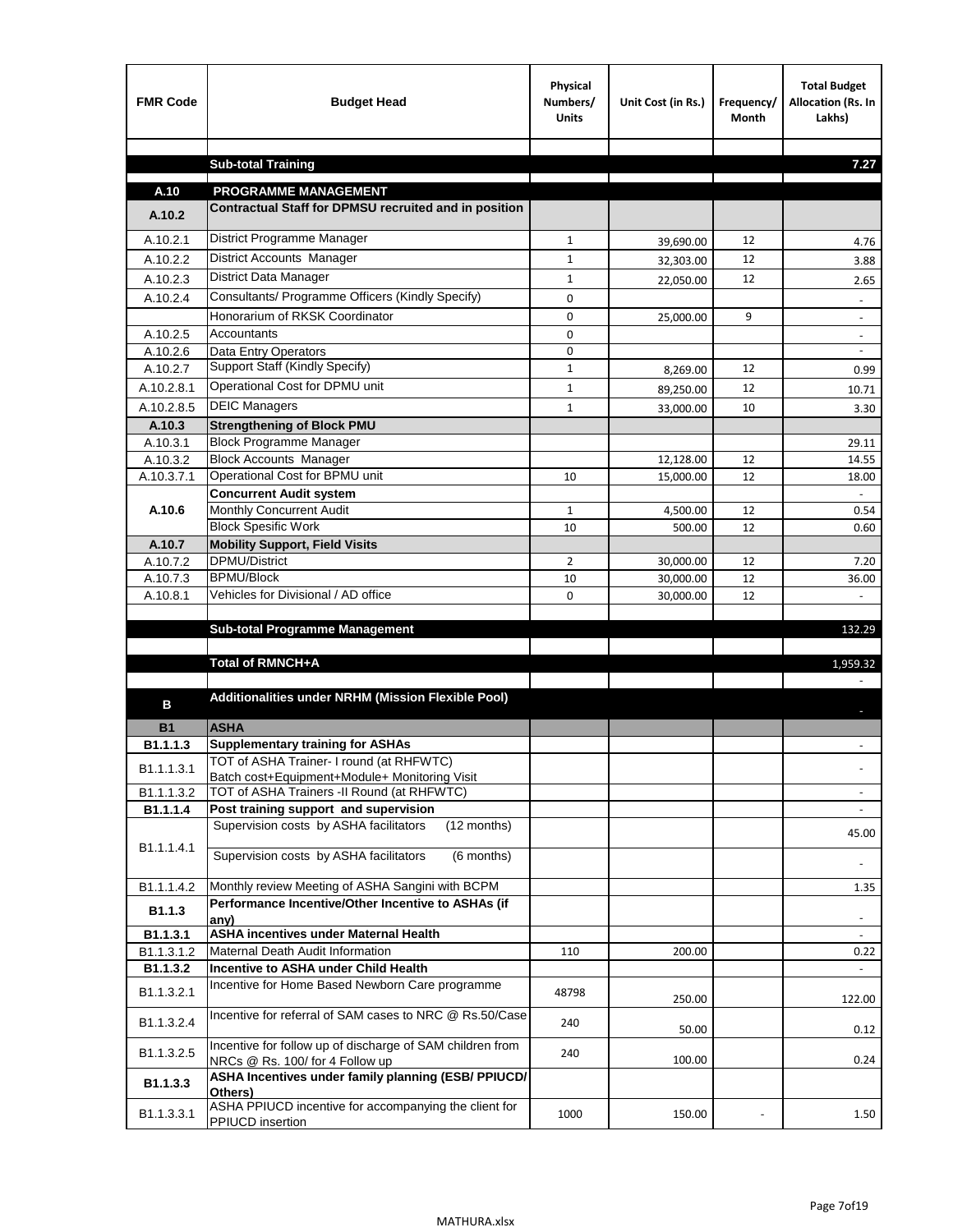| <b>FMR Code</b>            | <b>Budget Head</b>                                                                                                                                                    | Physical<br>Numbers/<br><b>Units</b> | Unit Cost (in Rs.) | Frequency/<br>Month | <b>Total Budget</b><br><b>Allocation (Rs. In</b><br>Lakhs) |
|----------------------------|-----------------------------------------------------------------------------------------------------------------------------------------------------------------------|--------------------------------------|--------------------|---------------------|------------------------------------------------------------|
|                            | ASHA incentive under ESB scheme for promoting<br>spacing of births @ 500/- per ASHA/client                                                                            | 600                                  | 500.00             |                     | 3.00                                                       |
| B <sub>1.1</sub> , 3, 3, 2 | Spacing for 2 years after marriage @ 500/- per<br>ASHA/client                                                                                                         | 200                                  | 500.00             |                     | 1.00                                                       |
| B1.1.3.3.3                 | ASHA Incentive under ESB scheme for promoting<br>adoption of limiting method upto two children @ Rs. 1000<br>per client                                               | 600                                  | 1,000.00           |                     | 6.00                                                       |
| B1.1.3.6                   | <b>ASHA Incentives (other)</b>                                                                                                                                        |                                      |                    |                     |                                                            |
| B <sub>1.1</sub> , 3, 5, 3 | ASHA incentive for NDD for 2 round                                                                                                                                    | 1788                                 | 100.00             | $\overline{2}$      | 3.58                                                       |
| B <sub>1.1</sub> .3.6.1    | Amount to be released for 12 months for Routine<br>activities (4 month incentive for ASHAs those are yet to<br>be placed)                                             |                                      |                    |                     | 204.88                                                     |
| B1.1.3.6.4                 | Incentive to ASHA Facilitator (12 Months)                                                                                                                             |                                      |                    |                     | 2.70                                                       |
| B <sub>1.1</sub> .3.6.5    | Reimbursement of travel expenses for accompanying a<br>woman to facility for surgical abortion (MVA/EVA) @<br>Rs.150/-per case                                        | 100                                  | 150.00             |                     | 0.15                                                       |
| B <sub>1.1</sub> .3.6.6    | Reimbursement of travel expenses for accompanying a<br>woman to facility for medical abortion (MMA) @ Rs.225/-<br>per case                                            | 100                                  | 225.00             |                     | 0.23                                                       |
| B1.1.3.6.9                 | ASHA Torch (NO. of ASHA +AF) @ Rs. 262.20                                                                                                                             |                                      |                    |                     | 4.88                                                       |
| B1.1.3.7                   | Other (support provisions to ASHA such as uniform,<br>diary, ASHA Ghar etc)                                                                                           |                                      |                    |                     |                                                            |
| B <sub>1.1</sub> .3.7.2    | ASHA Payment Voucher, Payment Register and VHIR<br>1.@ Rs. 25/ASHA, 2.@Rs.50/AF, 3.@Rs.150/block for<br>ASHa master payment register,<br>4. @Rs.174.5/ASHA/B1.1.3.7.2 |                                      |                    |                     | 3.62                                                       |
| B <sub>1.1</sub> , 3.7.4   | ASHA SAREE (TA/DA for Attending monthly meeting) No.<br>of ASHA+AF @ Rs.450                                                                                           |                                      |                    |                     | 8.38                                                       |
| B <sub>1.1</sub> .5.1      | Honorarium of Regional Coordinator                                                                                                                                    |                                      |                    |                     |                                                            |
| B <sub>1.1.5.2</sub>       | Honararium of District Community Process Manager                                                                                                                      | $\mathbf{1}$                         | 32,303.00          | 12                  | 3.88                                                       |
| B1.1.5.3                   | Honararium of Block Community Process Manager                                                                                                                         | 10                                   | 12,000.00          | 12                  | 14.40                                                      |
|                            | Mobility cost for ARC/AMG                                                                                                                                             |                                      |                    |                     |                                                            |
| B <sub>1.1.5.4</sub>       | AMG cost                                                                                                                                                              | $\mathbf{1}$                         | 10,000.00          | $\mathbf{1}$        | 0.10                                                       |
|                            | Quarterly BCPM meeting at Divisional Head Quarter @<br>rs. 500/BCPM/qtr.                                                                                              |                                      |                    |                     |                                                            |
|                            |                                                                                                                                                                       |                                      |                    |                     |                                                            |
|                            | <b>Sub Total of ASHA</b>                                                                                                                                              |                                      |                    |                     | 427.22021                                                  |
| B.2                        | <b>Untied Fund</b>                                                                                                                                                    |                                      |                    |                     |                                                            |
| B <sub>2.3</sub>           | <b>CHCs</b>                                                                                                                                                           |                                      |                    |                     | 26.96                                                      |
| B <sub>2.4</sub>           | PHCs                                                                                                                                                                  |                                      |                    |                     | 20.90                                                      |
|                            | <b>Sub Total of Untied Fund</b>                                                                                                                                       |                                      |                    |                     | 47.8586                                                    |
| <b>B9</b>                  | <b>Mainstreaming of AYUSH</b>                                                                                                                                         |                                      |                    |                     |                                                            |
| B.9.1                      | Medical Officers at CHCs/ PHCs (Only AYUSH)                                                                                                                           |                                      |                    |                     |                                                            |
| B.9.1.1                    | <b>DH</b>                                                                                                                                                             | $\mathbf{1}$                         | 29,106.00          | 12                  | 3.49                                                       |
| B.9.1.2                    | <b>FRUs</b>                                                                                                                                                           | 3                                    | 29,106.00          | 12                  | 10.48                                                      |
| B.9.1.3                    | Non FRU SDH/ CHC                                                                                                                                                      | 15                                   | 29,106.00          | 12                  | 52.39                                                      |
| B.9.1.4                    | 24 X 7 PHC                                                                                                                                                            | 1                                    | 29,106.00          | 12                  | 3.49                                                       |
| B.9.1.5                    | Non-24 X 7 PHCs/ APHCs                                                                                                                                                | 4                                    | 29,106.00          | 12                  | 13.97                                                      |
| <b>B.9.2</b>               | Other Staff Nurses and Supervisory Nurses/ AYUSH<br>pharmacists (Only AYUSH)                                                                                          |                                      |                    |                     |                                                            |
| B.9.2.1                    | DH                                                                                                                                                                    | 0                                    | 10,914.75          | 12                  | $\overline{\phantom{a}}$                                   |
| B.9.2.2                    | <b>FRUs</b>                                                                                                                                                           | 0                                    | 10,914.75          | 12                  | -                                                          |
| B.9.2.3                    | Non FRU SDH/ CHC                                                                                                                                                      | 4                                    | 10,914.75          | 12                  | 5.24                                                       |
| B.9.2.4                    | 24 X 7 PHC                                                                                                                                                            | 0                                    | 10,914.75          | 12                  | $\overline{\phantom{a}}$                                   |
| B.9.2.5                    | Non-24 X 7 PHCs                                                                                                                                                       | $\mathbf{3}$                         | 10,914.75          | 12                  | 3.93                                                       |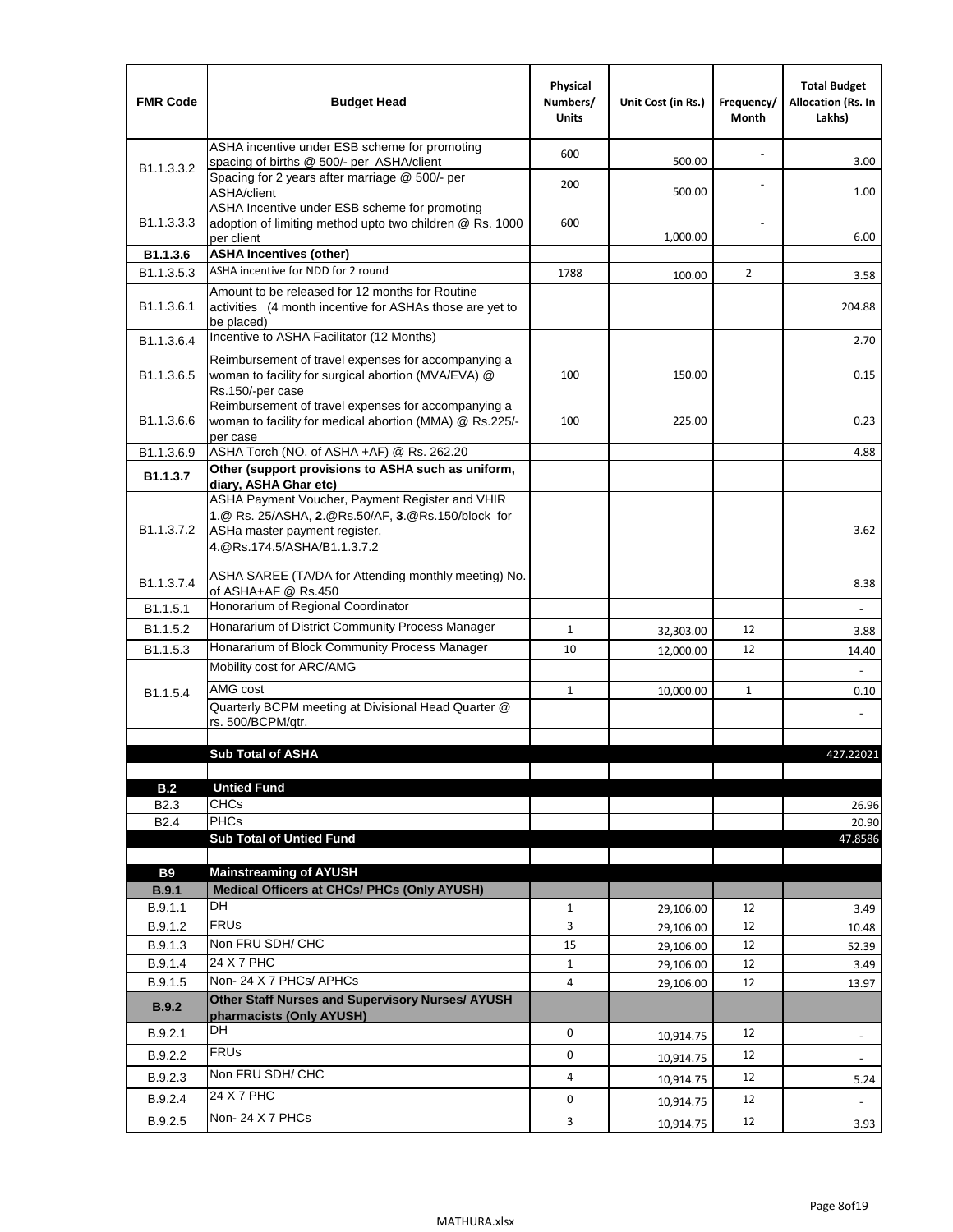| <b>FMR Code</b>   | <b>Budget Head</b>                                                                              | Physical<br>Numbers/<br><b>Units</b> | Unit Cost (in Rs.) | Frequency/<br>Month | <b>Total Budget</b><br>Allocation (Rs. In<br>Lakhs) |
|-------------------|-------------------------------------------------------------------------------------------------|--------------------------------------|--------------------|---------------------|-----------------------------------------------------|
|                   | Panchkarma Unit Lokbabdhu Rajnarayna Joint<br><b>Hospital, Lucknow</b>                          |                                      |                    |                     |                                                     |
| B.9.2.6           | Honararium of Panchkarma Technician (1Male and 1<br>Female)                                     | 0                                    | 10,000.00          | 12                  |                                                     |
|                   | Honorarium of Panchkarma Attendent                                                              | $\mathbf 0$                          | 8,000.00           | 12                  |                                                     |
|                   | Lumpsum amount for Sweeper (Safai Karmi)                                                        |                                      |                    |                     | 0                                                   |
| <b>B9.3</b>       | <b>Other Activities (Excluding HR)</b>                                                          |                                      |                    |                     |                                                     |
| B9.3.1            | Contingency AYUSH wings                                                                         | $\mathbf{1}$                         | 20,000.00          |                     | 0.20                                                |
| B9.3.3            | Establishment of Panchkarma Unit                                                                |                                      |                    |                     | $\mathbf 0$                                         |
| B9.3.4            | Construction of AYUSH Wing                                                                      | 0                                    | 3,000,000.00       |                     |                                                     |
|                   |                                                                                                 |                                      |                    |                     |                                                     |
|                   | Sub Total of Mainstreaming of AYUSH                                                             |                                      |                    |                     | 93.19                                               |
| <b>B10</b>        | <b>IEC-BCC NRHM</b>                                                                             |                                      |                    |                     |                                                     |
|                   | <b>Girls Child Day</b>                                                                          |                                      |                    |                     |                                                     |
| B.10.3.5          | <b>Division level</b>                                                                           | 0                                    | 50,000.00          | 1                   |                                                     |
|                   | <b>Block level</b>                                                                              | 10                                   | 10,000.00          | $\mathbf{1}$        | 1.00                                                |
| <b>B.10.7</b>     | Priniting activities (please specify)                                                           |                                      |                    |                     |                                                     |
| B.10.7.1          | SM booklet @Rs 20.00 for all ANCs<br>MCP card @ Rs 10 for all ANCs                              | 72776<br>72776                       | 20.00<br>10.00     |                     | 14.56<br>7.28                                       |
| <b>B.10.7.4</b>   | <b>Other printing</b>                                                                           |                                      |                    |                     |                                                     |
| B.10.7.4.1        | <b>IEC-BCC Material for NDD</b>                                                                 |                                      |                    |                     |                                                     |
|                   | IEC material, poster, banner @ Rs. 14000 per block for 2<br>round                               | 10                                   | 14000              | $\overline{2}$      | 2.80                                                |
|                   | Teaching and community hand bills/pumphlets and check<br>list @ Rs. 14000 per block for 2 round | 10                                   | 14000              | 2                   | 2.80                                                |
|                   | 5 Fipchart per block @ Rs. 200 per Flip chart( one time)                                        | 50                                   | 200                | 1                   | 0.10                                                |
|                   | AWW and Teacher hand out @ Rs. 7 each for 2 round                                               | 4195                                 | $\overline{7}$     | 2                   | 0.59                                                |
|                   | ASHA hand out @ Rs. 2 each for 2 round                                                          | 1788                                 | $\overline{2}$     | $\overline{2}$      | 0.07                                                |
|                   | <b>AFHC cards</b><br>For DH & MC level Existing AFHS clinics                                    | $\overline{2}$                       |                    | 2000                | 0.02                                                |
| <b>B.10.7.4.2</b> | For CHC level Existing AFHS clinics                                                             | 0                                    | 0.50<br>0.50       | 2000                | $\overline{\phantom{a}}$                            |
|                   | For PHC level existing AFHS clinics                                                             | 0                                    | 0.50               | 2000                | $\bar{\phantom{a}}$                                 |
|                   | AFHC Register (3 register per clinic)                                                           | 6                                    | 150.00             | $\mathbf{1}$        | 0.01                                                |
|                   | Printing of RBSK card and registers                                                             | 0                                    |                    |                     |                                                     |
|                   | MHT Register for AWC<br>MHT Register for School                                                 | 676                                  | 100.00             | $\mathbf{1}$        | 0.68                                                |
|                   | (Class-1 to 12)                                                                                 | 217                                  | 100.00             | $\mathbf{1}$        | 0.22                                                |
| B.10.7.4.3        | RBSK Format (microplan, reporting) @ Rs. 3000/ per                                              | 10                                   |                    | $\mathbf{1}$        |                                                     |
|                   | block<br>RBSK card for children of AWC and School                                               |                                      | 3,000.00           |                     | 0.30                                                |
|                   | AWC (Twice in year)                                                                             | 338164                               | 1.20               |                     | 4.06                                                |
|                   | School (Class 1 to 12)                                                                          | 108727                               | 0.75               |                     | 0.82                                                |
|                   |                                                                                                 |                                      |                    |                     |                                                     |
|                   | <b>Sub Total IEC</b>                                                                            |                                      |                    |                     | 35.29                                               |
| <b>B.11</b>       |                                                                                                 |                                      |                    |                     |                                                     |
| B.11.2.5          | Recurring support of 18 BCTV                                                                    |                                      |                    |                     | 0                                                   |
|                   |                                                                                                 |                                      |                    |                     |                                                     |
| <b>B14</b>        | Innovations (if any)<br>Religious and Community Leaders Meet @ Rs.                              |                                      |                    |                     |                                                     |
| B14.6             | 10000/District/meeting                                                                          | $\mathbf{1}$                         | 10,000.00          |                     | 0.10                                                |
| B14.11            | Rogi Sahayata Kendra @ Rs. 664200 including 5%<br>increment in HR cost                          |                                      |                    |                     |                                                     |
| B14.12            | AAA Platform - Monitoring & Microplanning meeting for<br>frontline workers                      |                                      |                    |                     |                                                     |
|                   | Nurse Mentor Programme and Establishment of Mini                                                |                                      |                    |                     |                                                     |
|                   | <b>Skill Lab</b>                                                                                |                                      |                    |                     |                                                     |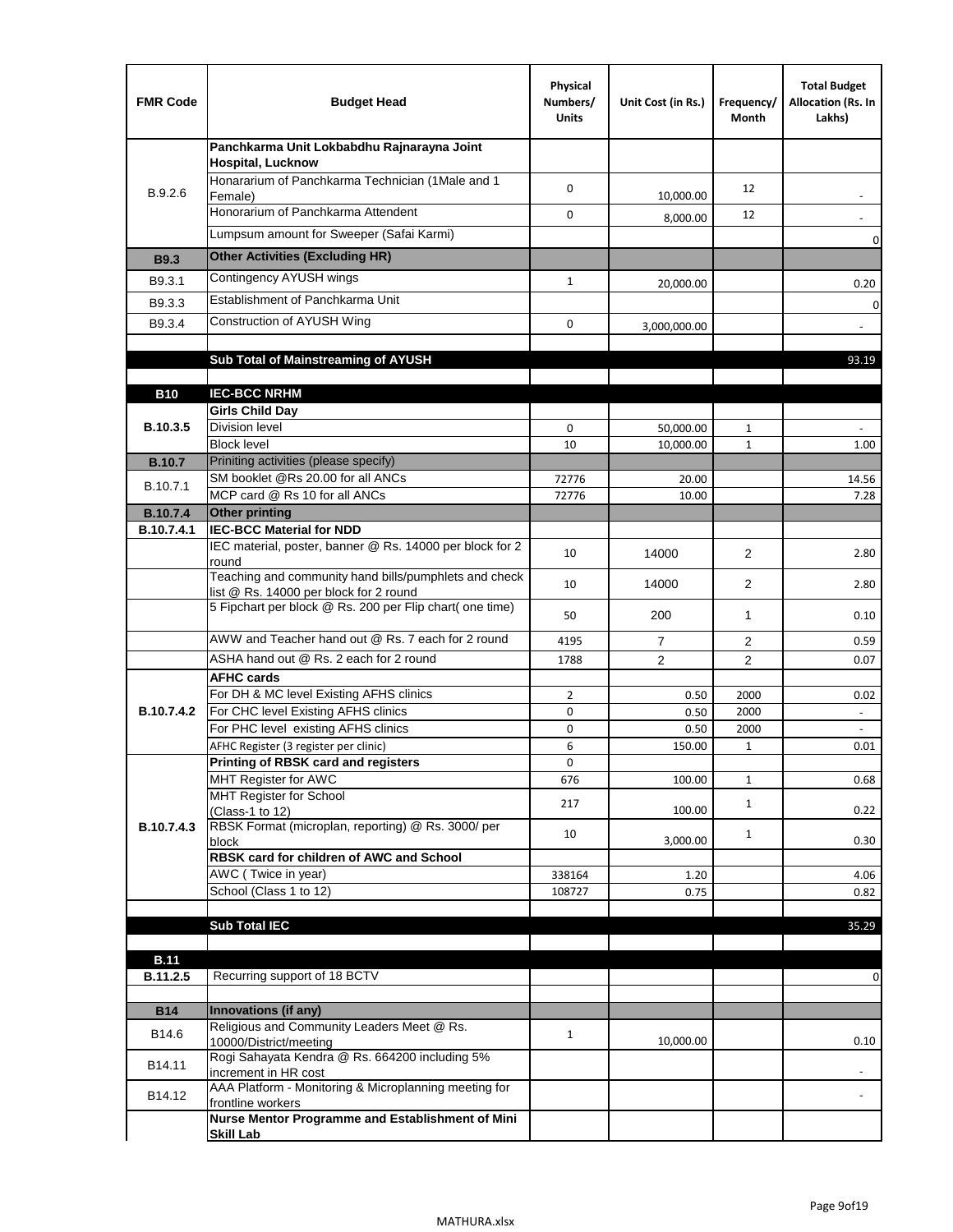| <b>FMR Code</b>     | <b>Budget Head</b>                                                                              | Physical<br>Numbers/<br><b>Units</b> | Unit Cost (in Rs.) | Frequency/<br>Month | <b>Total Budget</b><br>Allocation (Rs. In<br>Lakhs) |
|---------------------|-------------------------------------------------------------------------------------------------|--------------------------------------|--------------------|---------------------|-----------------------------------------------------|
| B14.19              | Honoraium of Naurse Mentor (Existing)                                                           | 0                                    | 38,588.00          | 12                  |                                                     |
|                     | Honoraium of Naurse Mentor for 12 montys (New)                                                  | 0                                    | 36,750.00          | 12                  | $\overline{a}$                                      |
|                     | Honoraium of Naurse Mentor fro 10 months (New)                                                  | 0                                    | 36,750.00          | 10                  | $\overline{\phantom{a}}$                            |
| B14.22              | Training Strategy for Village Health and Nutrition Days<br>(VHNDs)                              |                                      |                    |                     | 5.83                                                |
|                     | Free Transport Facilities to PLHIV(People Living with                                           |                                      |                    |                     |                                                     |
| B14.25              | HIV) for treatment                                                                              |                                      |                    |                     |                                                     |
|                     | On ART cost                                                                                     |                                      |                    |                     | 6.44                                                |
|                     | PRE ART Cost                                                                                    |                                      |                    |                     | 1.18                                                |
|                     | <b>KAYAKALP' Award Scheme</b>                                                                   |                                      |                    |                     |                                                     |
|                     | Training for Swachha Bharat Abhiyan                                                             |                                      |                    |                     |                                                     |
|                     | Awareness cum Internal Assessors Training Workshop @                                            |                                      |                    |                     |                                                     |
|                     | Rs. 33000/Disitrict                                                                             |                                      |                    |                     | 0.33                                                |
|                     | District level Hospital Rs. 20000/District                                                      |                                      |                    |                     | 0.20                                                |
|                     | <b>CHC</b> level                                                                                | 2                                    | 15,000.00          |                     | 0.30                                                |
|                     | PHC level                                                                                       | $\overline{2}$                       | 6,000.00           |                     | 0.12                                                |
| B14.29              | <b>Internal Assessment</b>                                                                      |                                      |                    |                     |                                                     |
|                     | District level Hospital (Quarterly)                                                             | 3                                    | 2,000.00           | 4                   | 0.24                                                |
|                     | CHC level (Quarterly)                                                                           | $\overline{2}$                       | 1,000.00           | $\overline{4}$      | 0.08                                                |
|                     | PHC level (Quarterly)                                                                           | $\overline{2}$                       | 500.00             | 4                   | 0.04                                                |
|                     | <b>Peer Assessment</b>                                                                          |                                      |                    |                     |                                                     |
|                     | <b>District level Hospital</b>                                                                  | 3                                    | 25,000.00          |                     | 0.75                                                |
|                     | <b>CHC</b> level                                                                                | $\overline{2}$                       | 10,000.00          |                     | 0.20                                                |
|                     | PHC level                                                                                       | $\overline{2}$                       | 5,000.00           |                     | 0.10                                                |
|                     | <b>Matritwa Saptah</b>                                                                          |                                      |                    |                     |                                                     |
|                     | District level activities @Rs 50000                                                             | $\mathbf{1}$                         | 50,000.00          |                     | 0.50                                                |
|                     | Mobility support @ Rs 17600/block                                                               | 10                                   | 17,600.00          |                     | 1.76                                                |
| B14.33              | Printing of formats, reports and HRP register @ 50/ANM                                          | 253                                  | 50.00              |                     | 0.13                                                |
|                     | <b>IEC Support</b>                                                                              |                                      |                    |                     |                                                     |
|                     | District level                                                                                  | 1                                    | 2,500.00           |                     | 0.03                                                |
|                     | <b>Block Level</b>                                                                              | 10                                   | 25,000.00          |                     | 2.50                                                |
|                     | hoarding 5/dist & 1/FRU & 1/block @ Rs. 2000/-                                                  | 19                                   | 2,000.00           |                     | 0.38                                                |
|                     | <b>Gestational Diabetes Mallitius Pilot - 18 districts</b>                                      |                                      |                    |                     |                                                     |
|                     |                                                                                                 |                                      |                    |                     |                                                     |
| B14.34              | Glucometer @ 1 /ANM+2/Block+2 additional<br>Procurement of Glucose 75mg, (2*all ANCs+24*5%GDMs) | 0                                    | 3,000.00           |                     |                                                     |
|                     |                                                                                                 | 0                                    | 25.00              |                     |                                                     |
|                     | Insulin 9 vials *5% ANCs                                                                        | 0                                    | 50.00              |                     | $\blacksquare$                                      |
|                     | with syringe (900 units/+18 syringes)<br><b>Misoprost Distribution for Home Deliveries</b>      | 0                                    | 20.00              |                     |                                                     |
|                     | Printing of registers @ Rs50.00 each                                                            |                                      |                    |                     |                                                     |
|                     | Budget for Tab Mesoprostol procurement in Lakh                                                  |                                      |                    |                     | $\overline{\phantom{a}}$<br>$\blacksquare$          |
| B14.35              | ASHA Incentive @ Rs.100.00 each case in Lakh                                                    |                                      |                    |                     |                                                     |
|                     | Block level ANM/ ASHAs training @ 23650/ in Lakh                                                |                                      |                    |                     | $\overline{\phantom{a}}$                            |
|                     | District Orientation meeting @Rs 20000, in Lakh                                                 |                                      |                    |                     | $\omega$                                            |
|                     | <b>Sub Total Innovation</b>                                                                     |                                      |                    |                     | 21.19                                               |
| <b>B15</b>          | <b>Planning, Implementation and Monitoring</b>                                                  |                                      |                    |                     |                                                     |
| <b>B15.2</b>        | <b>Quality Assurance</b>                                                                        |                                      |                    |                     |                                                     |
| B <sub>15.2.2</sub> | <b>Division Level Human Resource</b>                                                            | 0                                    |                    |                     |                                                     |
|                     | Honorarium of Existing Divisonal Consultant - Quality @                                         |                                      |                    |                     |                                                     |
|                     | Rs. 45000/month for 10 months                                                                   | 0                                    | 45,000.00          | 10                  |                                                     |
|                     | Honorarium of Vacant Divisonal Consultant - Quality @<br>Rs. 45000/month for 2 months           | 0                                    | 45,000.00          | $\overline{2}$      |                                                     |
|                     | Honararium of Existing Divisonal Consultant - Public                                            | 0                                    | 45,000.00          | $\overline{2}$      |                                                     |
|                     | Health @ Rs.45000/PM for 10 Months<br>Honararium of Vacant Divisonal Consultant - Public Health | 0                                    | 45,000.00          | 10                  |                                                     |
|                     | @ Rs.45000/PM for 2 Months<br>Data Entry Operator @Rs 12000/PM for 2 Month ("New                |                                      |                    |                     |                                                     |
|                     | Position)<br><b>District Level Human Resource</b>                                               | 0                                    | 12,000.00          | $\overline{2}$      |                                                     |
|                     |                                                                                                 |                                      |                    |                     |                                                     |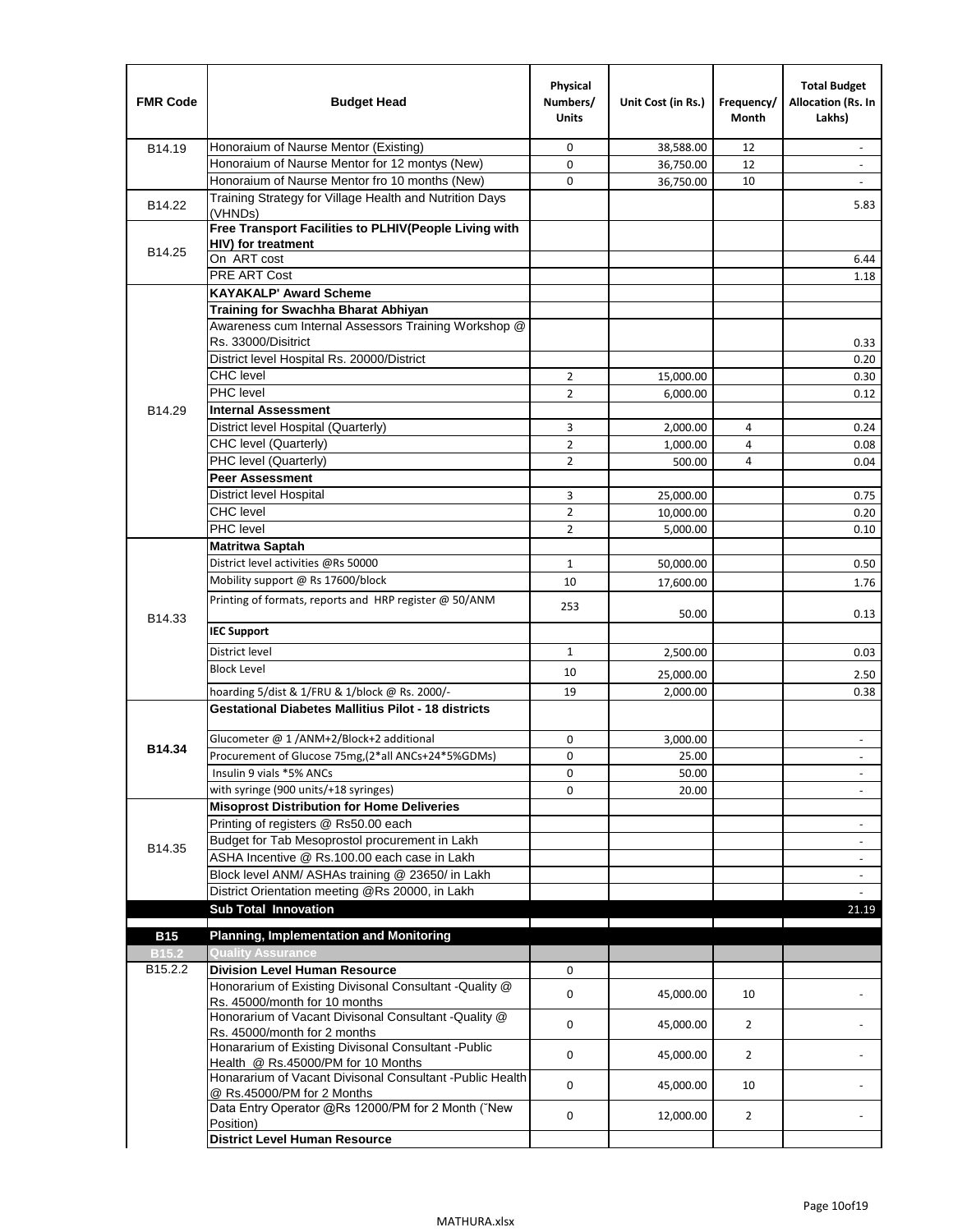| <b>FMR Code</b>         | <b>Budget Head</b>                                                                                | Physical<br>Numbers/<br><b>Units</b> | Unit Cost (in Rs.) | Frequency/<br><b>Month</b> | <b>Total Budget</b><br>Allocation (Rs. In<br>Lakhs) |
|-------------------------|---------------------------------------------------------------------------------------------------|--------------------------------------|--------------------|----------------------------|-----------------------------------------------------|
|                         | Honorarium of Existing District Consultant -Quality @ Rs.<br>40000/month for 10 months            | $\mathbf 0$                          | 40,000.00          | 10                         |                                                     |
|                         | Honorarium of Vacant District Consultant -Quality @ Rs.<br>40000/month for 2 months               | $\mathbf{1}$                         | 40,000.00          | $\overline{2}$             | 0.80                                                |
|                         | Honararium of Existing Hospital Quality Manager @<br>Rs.35000/PM for 10 Months                    | 0                                    | 35,000.00          | 10                         |                                                     |
|                         | Honararium of Vacant Hospital Quality Manager @<br>Rs.35000/PM for 2 Months                       | $\mathbf{1}$                         | 35,000.00          | $\overline{2}$             | 0.70                                                |
|                         | Data Entry Operator @ Rs 12000/PM for 2 Month ("New<br>Position)                                  | $\mathbf{1}$                         | 12,000.00          | $\overline{2}$             | 0.24                                                |
| B15.2.4                 | <b>Review meetings</b>                                                                            |                                      |                    |                            |                                                     |
| B <sub>15.2</sub> .4.2  | Division                                                                                          | 0                                    | 5,000.00           |                            |                                                     |
|                         | <b>District</b>                                                                                   | $\overline{2}$                       | 2,000.00           |                            | 0.04                                                |
| B15.2.5.2               | Monitoring and Supportive Supervision Visits-Divisional<br>QUA (10 visits per month) for 6 months | $\mathbf 0$                          | 1,800.00           |                            |                                                     |
|                         | Monitoring and Supportive Supervision Visits-District<br>QUA (10 visits per month) for 6 months   | 60                                   | 1,200.00           |                            | 0.72                                                |
|                         | <b>Office Equipments-District &amp; Division</b>                                                  |                                      |                    |                            |                                                     |
|                         | <b>Division Level</b>                                                                             |                                      |                    |                            |                                                     |
|                         | Office Equipment @ Rs.3.5 Lac/Division                                                            |                                      |                    |                            | $\sim$                                              |
| B15.2.5.5               | Operational cost @ Rs.17000/-PM for 10 Month                                                      |                                      |                    |                            | $\pmb{0}$                                           |
|                         | <b>District Level</b>                                                                             |                                      |                    |                            |                                                     |
|                         | Office Equipment @ Rs.3.5 Lac/District                                                            | 0                                    | 350,000.00         | $\mathbf{1}$               | $\blacksquare$                                      |
|                         | Operational cost @ Rs.14000/-PM for 10 Month                                                      | $1\,$                                | 14,000.00          | 10                         | 1.40                                                |
| B15.2.5.6               | <b>Operational Cost for District Hospitals</b>                                                    | 0                                    | 2,000.00           |                            | $\mathbf{r}$                                        |
|                         | <b>Sub Total Quality Assurance</b>                                                                |                                      |                    |                            | 3.90                                                |
| B15.3                   | <b>Monitoring and Evaluation</b>                                                                  |                                      |                    |                            |                                                     |
| B15.3.1                 | <b>HMIS</b>                                                                                       |                                      |                    |                            |                                                     |
| B15.3.1.2               | Data Entry Operators at Block level                                                               |                                      |                    |                            | 15.28                                               |
| B15.3.1.3.1             | HR and Infrastructure for 100% service updation on<br><b>HMIS/MCTS Portal</b>                     |                                      |                    |                            | 4.64                                                |
| B <sub>15.3.1.5.2</sub> | Mobility Support for HMIS & MCTS at District level                                                |                                      |                    |                            | 0.36                                                |
| B15.3.1.6               | Printing of HMIS Formats<br>Printing of MCTS follow-up formats/ services due list/ work           |                                      |                    |                            | 0.56                                                |
| B15.3.2.2               | plan                                                                                              |                                      |                    |                            | 0.61                                                |
| B15.3.2.7               | Internet Connectivity through LAN / data card                                                     |                                      |                    |                            | 0.92                                                |
| B15.3.2.8               | Procurement & Installation of VSAT (Capex)                                                        |                                      |                    |                            | 1.56                                                |
| B15.3.2.12              | Other office expenditure                                                                          |                                      |                    |                            | 2.04                                                |
| B15.3.2.13              | Printing of RCH Registers                                                                         |                                      |                    |                            | 0.34                                                |
|                         | <b>Sub Total of HMIS</b>                                                                          |                                      |                    |                            | 26.31                                               |
| <b>B.16</b>             | <b>PROCUREMENT</b>                                                                                |                                      |                    |                            |                                                     |
| B16.1                   | <b>Procurement of Equipment</b>                                                                   |                                      |                    |                            |                                                     |
|                         | <b>Equipments for Blood Banks/ BSUs</b>                                                           |                                      |                    |                            |                                                     |
| B16.1.1.1               | Equipments For Blood banks/ BCSUs                                                                 |                                      |                    |                            | 0                                                   |
| B16.1.2                 | <b>Equipments For BSUs</b><br>Procurement of equipment: CH                                        |                                      |                    |                            | 7.3                                                 |
| B16.1.2.7               | Procurement of NRC Computer/Printer/UPS/Data Card @                                               | $\mathbf{1}$                         |                    |                            |                                                     |
|                         | Rs. 60000/NRC                                                                                     |                                      | 60,000.00          | 0                          | 0.60                                                |
| B16.1.2.8               | Procurement of Computer/Printer/UPS/Data Card -SNCUs<br>for VJB Female Hospital Lucknow           |                                      |                    |                            | 0                                                   |
|                         | Procurement of Equipments for SNCUs for VAB Female                                                |                                      |                    |                            |                                                     |
| B16.1.2.9               | Hospital lucknow                                                                                  |                                      |                    |                            | 0                                                   |
| B16.1.6                 | <b>Equipments for RKSK &amp; RBSK</b>                                                             |                                      |                    |                            |                                                     |
| B16.1.6.1               | <b>Equipments for AFHCs</b>                                                                       | 0                                    | 7,000.00           | $\mathbf{1}$               | ÷,                                                  |
|                         | <b>Equipment for Mobile health teams</b><br>No. of Vision Chart                                   | 0                                    |                    |                            |                                                     |
| B16.1.6.3.1<br>*        | (2 chart per team)                                                                                | 40                                   | 700                |                            | 0.28                                                |
|                         | No. of weighing scale (1 per team)                                                                | 20                                   | 1000               |                            | 0.20                                                |
|                         | No. of height scale standing (1 per team)                                                         | 20                                   | 10000              |                            | 2.00                                                |
| <b>B.16.2</b>           | <b>Procurement of Drugs</b>                                                                       |                                      |                    |                            |                                                     |
| B.16.2.2.2              | Procurement of drugs under child health (Vitamin A for<br>BSPM) No. of Bottles                    | 13071                                | 58.00              |                            | 7.58                                                |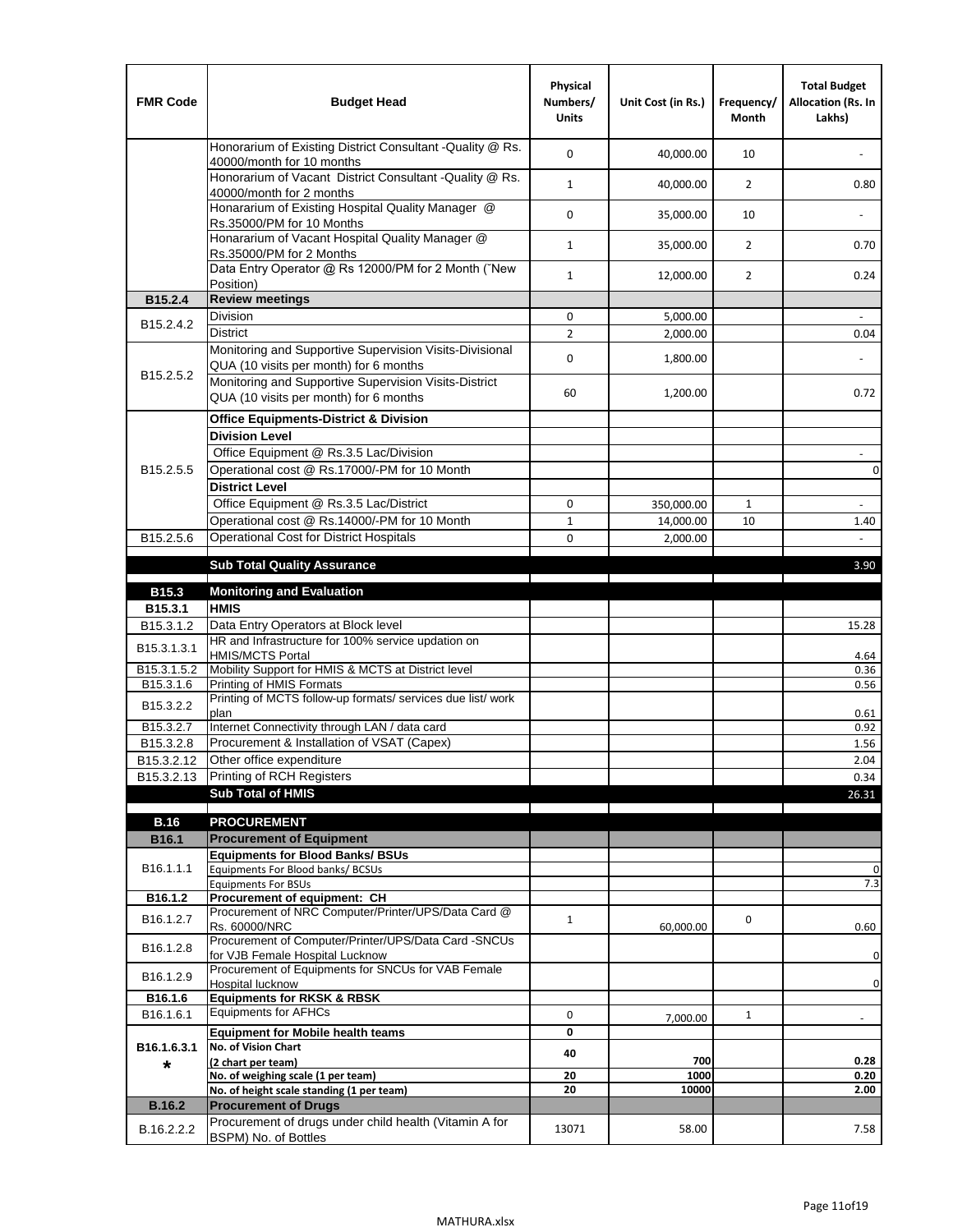| <b>FMR Code</b> | <b>Budget Head</b>                                                            | Physical<br>Numbers/<br><b>Units</b> | Unit Cost (in Rs.) | Frequency/<br>Month | <b>Total Budget</b><br><b>Allocation (Rs. In</b><br>Lakhs) |
|-----------------|-------------------------------------------------------------------------------|--------------------------------------|--------------------|---------------------|------------------------------------------------------------|
| B.16.2.4        | <b>Supplies for IMEP</b>                                                      |                                      |                    |                     |                                                            |
| B.16.2.4.1      | Biomedical waste management - District level                                  |                                      |                    |                     | 15.73                                                      |
| B.16.2.4.2      | Biomedical waste management - CHC/PHC level                                   | 12                                   | 13,109.00          | 12                  | 18.88                                                      |
| B.16.2.4.3      | Cleaning/washing, house-keeping and laundry<br>management - District level    |                                      |                    |                     | 49.85                                                      |
| B.16.2.4.4      | Cleaning/washing, house-keeping and laundry<br>management - CHC/PHC level     |                                      |                    |                     | 23.69                                                      |
| B.16.2.4.7      | Cleanliness of Sub Centers for 6 months                                       | 261                                  | 500.00             | 6                   | 7.83                                                       |
| B.16.2.5.2      | Replenishment of ASHA Drug Kit<br>@300/ Working ASHA                          |                                      |                    |                     | 5.00                                                       |
| B.16.2.6        | <b>National Iron Plus Initiative (Drugs&amp;Supplies)</b>                     |                                      |                    |                     |                                                            |
| B.16.2.6.1      | Children (6m - 60months)                                                      |                                      |                    |                     |                                                            |
| B.16.2.6.1.a    | IFA Syrup (@Rs7.99paisa/50mlBottel)                                           | 309516                               | 7.99               |                     | 24.73                                                      |
| B.16.2.6.2      | Children 5 - 10 years                                                         |                                      |                    |                     |                                                            |
| B.16.2.6.2.a    | IFA tablet small Pink (45mg) @ Rs. 0.182 per tablet, 32 tablet per<br>child)  | 58266                                | 5.82               |                     | 3.39                                                       |
| B.16.2.6.2.b    | <b>Albendazole Tablets</b>                                                    | 69109                                | 0.78               | 2                   | 1.08                                                       |
| B.16.2.6.3      | <b>WIFS (10-19 years)</b>                                                     |                                      |                    |                     |                                                            |
| B.16.2.6.3.a    | IFA Tablet large blue 100 mg tablet @ Rs. 1.41 per 10 tablet for 12<br>months | 110508                               | 7.33               |                     | 8.10                                                       |
|                 | <b>Albendazole Tablets</b>                                                    |                                      |                    |                     |                                                            |
| B.16.2.6.3.b    | For Adolescent Girls and boys (School going)                                  | 39618                                | 0.78               | $\overline{2}$      | 0.62                                                       |
|                 | For Adolescent Girls (out of School)                                          | 70890                                | 0.78               | $\overline{2}$      | 1.11                                                       |
| B.16.2.7        | Drugs & supplies for RBSK                                                     |                                      |                    |                     |                                                            |
| B.16.2.7.1      | Medicine for Mobile health team                                               | 20                                   | 5,000.00           |                     | 1.00                                                       |
| <b>B.16.2.8</b> | Drugs & supplies for AYUSH<br>Blood Bags for 93 functional Blood Bank         | 23                                   | 100,000.00         |                     | 23.00                                                      |
| B.16.2.10       |                                                                               |                                      |                    |                     | 3.62                                                       |
|                 | For Diagnostics Kits for 93 functional blood bank                             |                                      |                    |                     | 2.81                                                       |
|                 | <b>Sub Total of Procurement</b>                                               |                                      |                    |                     | 208.39                                                     |
| <b>B.18</b>     | <b>New Initiatives/ Strategic Interventions</b>                               |                                      |                    |                     |                                                            |
| <b>B.18.2</b>   | <b>Ca Cx Screening</b>                                                        |                                      |                    |                     |                                                            |
|                 |                                                                               |                                      |                    |                     | 0                                                          |
|                 | 7+ Strategy<br><b>Family Planning</b>                                         |                                      |                    |                     |                                                            |
| B18.4           | No of District Level Govt. COT @ Rs.30000/month for 12<br>month               | 0                                    |                    | 12                  |                                                            |
|                 | Extra Incentive for Interval Sterilization @ Rs.260/case                      |                                      | 30,000.00          |                     |                                                            |
|                 |                                                                               | 0                                    | 260.00             |                     |                                                            |
|                 | Extra Incentive for NSV @ Rs.310/- case                                       | 0                                    | 310.00             |                     |                                                            |
|                 | <b>Sub Total of New Innitiatives</b>                                          |                                      |                    |                     |                                                            |
|                 |                                                                               |                                      |                    |                     |                                                            |
| <b>B22</b>      | <b>Support Services</b><br><b>Support Strengthening NVBDCP</b>                |                                      |                    |                     |                                                            |
|                 | Honorarium of Staff-At BRD Medical College                                    |                                      |                    |                     |                                                            |
| B22.3           | Honorarium of Staff for 100 Bedded JE/AES Ward -At                            |                                      |                    |                     | 0                                                          |
|                 | <b>BRD Medical College</b><br>Increament of Existing HR Catculated @ 5%       |                                      |                    |                     | 0                                                          |
|                 | <b>Sub of Support Serveces</b>                                                |                                      |                    |                     | 0                                                          |
|                 |                                                                               |                                      |                    |                     |                                                            |
| <b>B.23</b>     | Other Expenditures (Power Backup, Convergence etc)                            |                                      |                    |                     |                                                            |
|                 | POL for Generators - District level Hospitals                                 |                                      |                    |                     |                                                            |
| B.23.1          | POL for Generators - CHCs/PHCs                                                | 3                                    | 35,000.00          | 12                  | 12.60                                                      |
| B.23.2          | <b>Sub Total of Power Backup</b>                                              | 10                                   | 17,500.00          | 12                  | 21.00                                                      |
|                 |                                                                               |                                      |                    |                     | 33.60                                                      |
|                 | <b>Collaboration with Medical Colleges and Knowledge</b>                      |                                      |                    |                     |                                                            |
| <b>B.24</b>     | partners                                                                      |                                      |                    |                     |                                                            |
|                 |                                                                               |                                      |                    |                     |                                                            |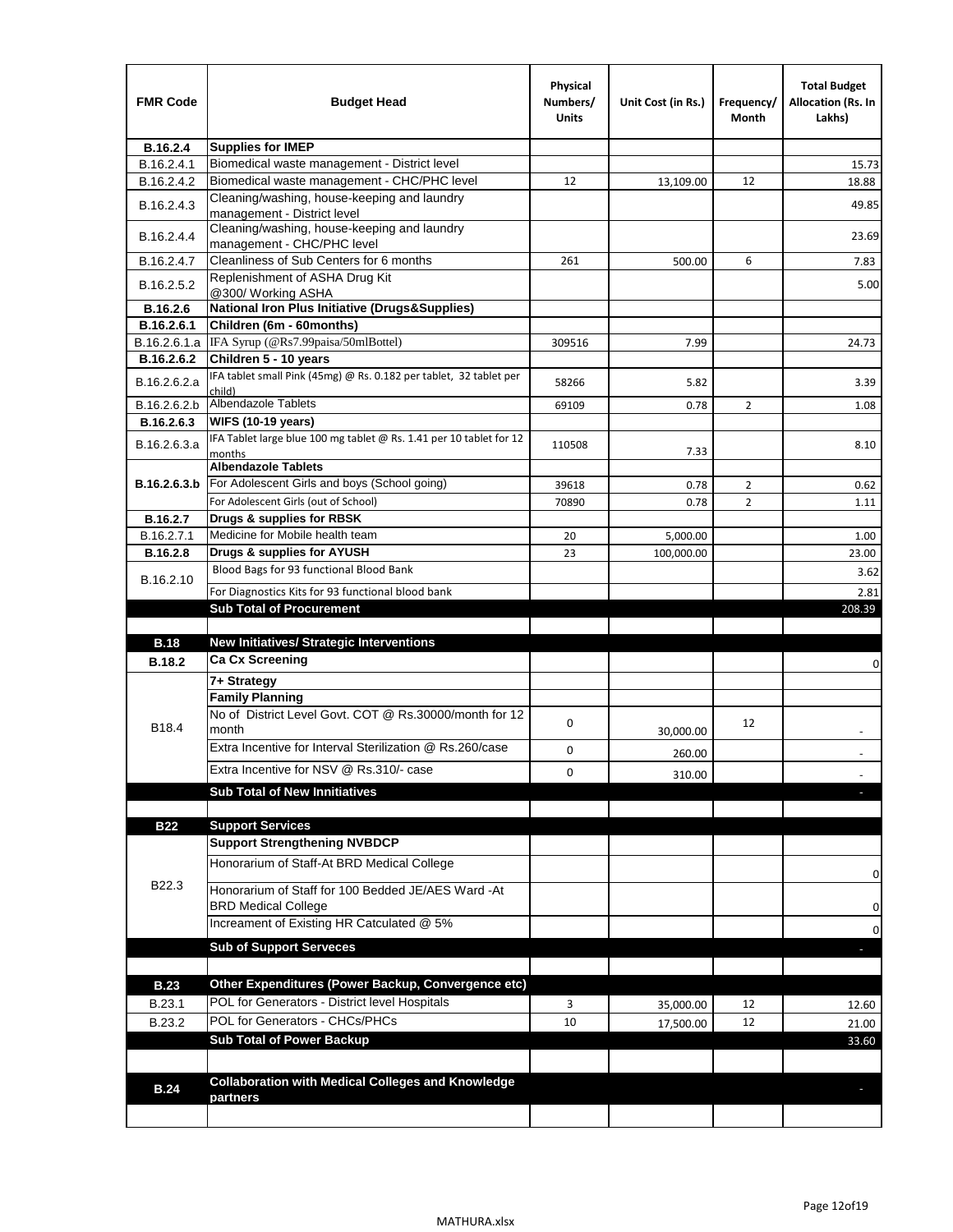| <b>FMR Code</b>   | <b>Budget Head</b>                                                                                                  | Physical<br>Numbers/<br><b>Units</b> | Unit Cost (in Rs.) | Frequency/<br>Month | <b>Total Budget</b><br>Allocation (Rs. In<br>Lakhs) |
|-------------------|---------------------------------------------------------------------------------------------------------------------|--------------------------------------|--------------------|---------------------|-----------------------------------------------------|
| <b>B.25</b>       | National Programme for Prevention and control of                                                                    |                                      |                    |                     |                                                     |
| B.25.1            | deafness<br><b>Recurring Grant-in-aid</b>                                                                           |                                      |                    |                     |                                                     |
| B.25.1.3          | <b>Manpower at District level</b>                                                                                   |                                      |                    |                     |                                                     |
| B.25.1.3.a        | ENT Surgeon @Rs.80,000/-pm                                                                                          | 0                                    |                    |                     |                                                     |
| B.25.1.3.b        | Audiologist@Rs.30,000/-pm                                                                                           | 2.1                                  |                    |                     | 2.10                                                |
| B.25.1.3.c        | Audiometric Assistant@Rs.15,000/-pm                                                                                 | 1.05                                 |                    |                     | 1.05                                                |
| B.25.1.3.d        | Instructor for Hearing Impaired Children @Rs.15,000/-pm                                                             | 1.05                                 |                    |                     | 1.05                                                |
| B.25.2            | Non recurring Grant-in-aid                                                                                          |                                      |                    |                     |                                                     |
| B.25.2.1          | Training@Rs.10 lakh/ Distt. for 7 level training                                                                    | 4.75                                 |                    |                     | 4.75                                                |
| B.25.2.1.b        | District Hospital @Rs.20 lakh/Distt.                                                                                | 20                                   |                    |                     | 20.00                                               |
| B.25.2.1.c        | CHC/Sub-Divisional Hospital @Rs.50,000/- Kit                                                                        | 1.76                                 |                    |                     | 1.76                                                |
| B.25.2.1.d        | PHC@RS.15,000/- kit                                                                                                 | 5.44                                 |                    |                     | 5.44                                                |
|                   |                                                                                                                     |                                      |                    |                     |                                                     |
|                   | National Programme for Prevention and control of                                                                    |                                      |                    |                     | 36.15                                               |
|                   | deafness                                                                                                            |                                      |                    |                     |                                                     |
|                   | National Programme for Prevention and Control of                                                                    |                                      |                    |                     |                                                     |
| <b>B.29</b>       | <b>Flurosis</b>                                                                                                     |                                      |                    |                     |                                                     |
| B.29.2.1          | Honorarium of Consultant                                                                                            | 1                                    | 40,000.00          | 6                   | 2.40                                                |
|                   | Honorarium of Lab Technician                                                                                        | 1                                    | 11,000.00          | 6                   | 0.66                                                |
| B.29.2.2          | <b>Health Education and Publicity</b>                                                                               |                                      |                    |                     |                                                     |
|                   |                                                                                                                     |                                      |                    |                     | 3.00                                                |
| B.29.2.4          | Medical Management including treatment Surgery and                                                                  |                                      |                    |                     |                                                     |
|                   | rehab-supplumetation of vitamins & minrals                                                                          |                                      |                    |                     | 6.00                                                |
|                   |                                                                                                                     |                                      |                    |                     |                                                     |
|                   | <b>Sub Total of Flurisis</b>                                                                                        |                                      |                    |                     | 12.06                                               |
|                   |                                                                                                                     |                                      |                    |                     |                                                     |
|                   | <b>Total of Mission Flexipool</b>                                                                                   |                                      |                    |                     | 945.16                                              |
|                   |                                                                                                                     |                                      |                    |                     |                                                     |
| C                 | <b>IMMUNISATION</b>                                                                                                 |                                      |                    |                     |                                                     |
| C.1               | RI strengthening project (Review meeting, Mobility<br>support, Outreach services etc)                               |                                      |                    |                     |                                                     |
| C.1.a             | Mobility Support for supervision for distict level officers.                                                        | 1                                    | 250,000.00         |                     | 2.50                                                |
|                   |                                                                                                                     |                                      |                    |                     |                                                     |
| C.1.c             | Printing and dissemination of Immunization cards, tally<br>sheets, monitoring forms etc.                            | 81639                                | 10.00              |                     | 8.16                                                |
|                   | Quarterly review meetings exclusive for RI at district level                                                        |                                      |                    |                     |                                                     |
| C.1.e             | with Block MOs, CDPO, and other stake holders                                                                       | 40                                   | 500.00             |                     | 0.20                                                |
| C.1.f             | Quarterly review meetings exclusive for RI at block                                                                 | 6160                                 | 75.00              |                     | 4.62                                                |
|                   | Focus on slum & underserved areas in urban                                                                          |                                      |                    |                     |                                                     |
| C.1.g             | areas/alternative vaccinator for slums (only where regular<br>ANM under NUHM not engaged) Rs. 450/- per session for | 312                                  | 2,100.00           |                     | 6.55                                                |
|                   | 4 session and Rs. 300/- contingency.                                                                                |                                      |                    |                     |                                                     |
| C.1.h             | Mobilization of children through ASHA or other mobilizers                                                           | 24712                                | 150.00             |                     | 37.07                                               |
|                   |                                                                                                                     |                                      |                    |                     |                                                     |
| C.1.i             | Alternative vaccine delivery in hard to reach areas                                                                 | 4940                                 | 150.00             |                     | 7.41                                                |
| $C.1$ .j<br>C.1.k | Alternative Vaccine Deliery in other areas<br>To develop microplan at sub-centre level                              | 19772<br>208                         | 75.00<br>100.00    |                     | 14.83<br>0.21                                       |
|                   | For consolidation of micro plans at block level/PHC @ Rs.                                                           |                                      |                    |                     |                                                     |
| C.1.1             | 1000/- and District level @ Rs.2000/-                                                                               |                                      |                    |                     | 0.12                                                |
| C.1.m             | POL for vaccine delivery from State to district and from                                                            | $\mathbf{1}$                         |                    |                     | 1.50                                                |
|                   | district to PHC/CHCs<br>Consumables for computer including provision for internet                                   |                                      | 150,000.00         |                     |                                                     |
| C.1.n             | access                                                                                                              | $\mathbf{1}$                         | 400.00             | 12                  | 0.05                                                |
| C.1.o             | Red/Black plastic bags etc.                                                                                         | 24712                                | 6.00               |                     | 1.48                                                |
| C.1.p             | Hub Cutter/Bleach/Hypochlorite solution/ Twin bucket @                                                              | 12                                   | 1,200.00           |                     | 0.14                                                |
|                   | Rs. 1200/- for 2 Buckets                                                                                            |                                      |                    |                     |                                                     |
| C.1.q             | <b>Safety Pits</b><br><b>State specific requirement</b>                                                             | 5                                    | 5,250.00           |                     | 0.26                                                |
|                   |                                                                                                                     |                                      |                    |                     |                                                     |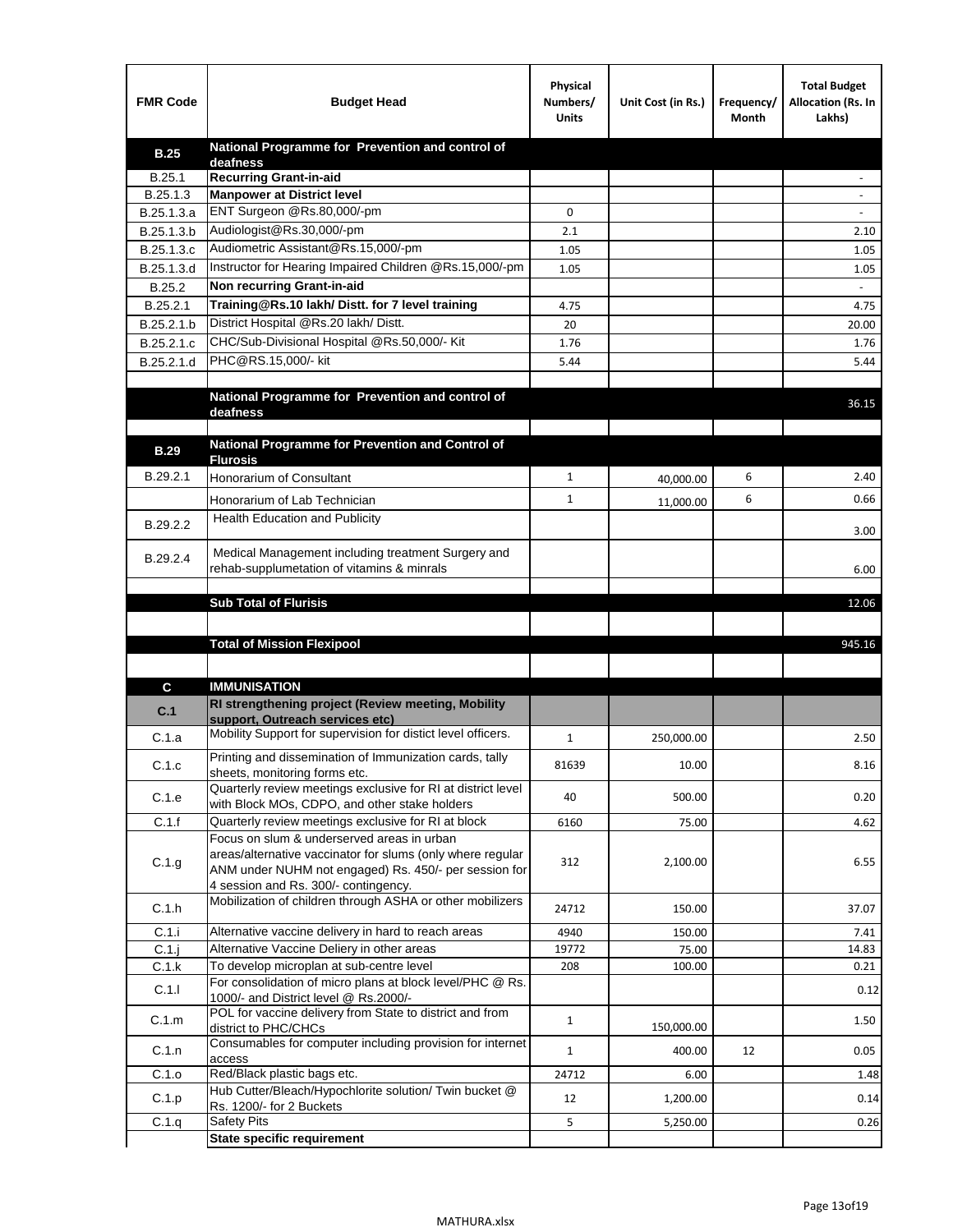| <b>FMR Code</b>  | <b>Budget Head</b>                                                                                                                                                              | Physical<br>Numbers/<br><b>Units</b> | Unit Cost (in Rs.) | Frequency/<br>Month | <b>Total Budget</b><br>Allocation (Rs. In<br>Lakhs) |
|------------------|---------------------------------------------------------------------------------------------------------------------------------------------------------------------------------|--------------------------------------|--------------------|---------------------|-----------------------------------------------------|
|                  | Funds for annual maintenance operation of WIC/WIF at<br>state and division level                                                                                                | 0                                    | 40,000.00          |                     | 0.00                                                |
|                  | Electricity bill for WIC/WIF at state and division level                                                                                                                        | 0                                    | 100,000.00         |                     | 0.00                                                |
| C.1.r            | POL for generators & operational expenses at divisional                                                                                                                         |                                      |                    |                     |                                                     |
|                  | vaccine storage and state vaccine store                                                                                                                                         | 0                                    | 200,000.00         |                     | 0.00                                                |
|                  | POL for generators & operational expenses at district<br>level vaccine storage points and other cold chain points                                                               | $\mathbf{1}$                         | 120,000.00         |                     | 1.20                                                |
|                  | <b>AEFI Kits</b>                                                                                                                                                                |                                      |                    |                     | 0.12                                                |
| C.1.s            | Teeka Express Operational Cost                                                                                                                                                  |                                      |                    |                     |                                                     |
| C.2              | <b>Salary of Contractual Staffs</b>                                                                                                                                             |                                      |                    |                     |                                                     |
| C.2.2            | Honorarium for Computer Assistants support for District<br>level                                                                                                                | $\mathbf{1}$                         | 12,127.00          | 12                  | 1.46                                                |
| C.3              | <b>Training under Immunisation</b>                                                                                                                                              |                                      |                    |                     |                                                     |
|                  | District level Orientation training including Hep B, Measles                                                                                                                    |                                      |                    |                     |                                                     |
| C.3.1            | & JE(wherever required) for 2 days ANM, Multi Purpose<br>Health Worker (Male), LHV, Health Assistant<br>(Male/Female), Nurse MidWives, BEEs & other staff (as<br>per RCH norms) | 5                                    | 46,200.00          |                     | 2.31                                                |
| C.3.2            | Three day training including Hep B, Measles & JE<br>(wherever required) of Medical Officers of RI using<br>revised MO training module)                                          | 0                                    | 65,600.00          |                     | 0.00                                                |
| C.3.4            | Two days cold chain handlers training for block level cold<br>chain hadlers by State and district cold chain officers                                                           | 0.00                                 |                    |                     | 0.26                                                |
| C.3.5            | One day training of block level data handlers by DIOs and<br>District cold chain officer                                                                                        | 14                                   | 500.00             |                     | 0.07                                                |
|                  | <b>Cold chain maintenance</b>                                                                                                                                                   |                                      |                    |                     |                                                     |
| C.4              | Cold chain maintenance for CHC/PHC @ Rs. 750/- per<br>unit                                                                                                                      | 15                                   | 750.00             |                     | 0.11                                                |
|                  | Cold chain maintenance for District level @ Rs. 15000/-<br>per district                                                                                                         | 1                                    | 15,000.00          |                     | 0.15                                                |
| C.5              | <b>ASHA Incentive</b>                                                                                                                                                           | 54732                                | 150                |                     | 82.098                                              |
|                  | Mobility support for outreach areas for 25 disdtricts                                                                                                                           |                                      |                    |                     |                                                     |
|                  | Mobility support for HRG/ construction sites                                                                                                                                    |                                      |                    |                     |                                                     |
|                  | Sub Total of RI                                                                                                                                                                 |                                      |                    |                     | 172.88536                                           |
| D                | <b>National lodine Deficiency Disorders Control</b>                                                                                                                             |                                      |                    |                     |                                                     |
| D.3              | Programme (NIDDCP)<br><b>Health Education and Publicity</b>                                                                                                                     |                                      |                    |                     | 0.10                                                |
|                  |                                                                                                                                                                                 |                                      |                    |                     |                                                     |
|                  | <b>GRAND TOTAL (A+B+C+D)</b>                                                                                                                                                    |                                      |                    |                     | 3,077.46                                            |
|                  |                                                                                                                                                                                 |                                      |                    |                     |                                                     |
|                  | National Disease Control Programme (NDCP)                                                                                                                                       |                                      |                    |                     |                                                     |
|                  |                                                                                                                                                                                 |                                      |                    |                     |                                                     |
| Е                | <b>INTEGRATED DISEASE SURVEILLANCE</b><br><b>PROGRAMME (IDSP)</b>                                                                                                               |                                      |                    |                     |                                                     |
| E.1              | <b>REMUNERATION FOR CONTRACTUAL HUMAN</b><br><b>RESOURCE</b>                                                                                                                    |                                      |                    |                     |                                                     |
| E.1.9            | District Epidemiologists                                                                                                                                                        |                                      |                    |                     | 6.00                                                |
| E.1.10           | District Microbiologist at District labs                                                                                                                                        |                                      |                    |                     |                                                     |
| E.1.11           | District Data Manager                                                                                                                                                           |                                      |                    |                     | 2.56                                                |
| E.1.12<br>E.1.13 | Data Entry Operator*<br>Others if any (pl specify)                                                                                                                              |                                      |                    |                     | 1.51<br>$\omega$                                    |
| E.2              | <b>TRAINING</b>                                                                                                                                                                 |                                      |                    |                     |                                                     |
|                  | Training at State/District Level (1 batch = 20                                                                                                                                  |                                      |                    |                     |                                                     |
|                  | participants)                                                                                                                                                                   |                                      |                    |                     |                                                     |
| E.2.3            | Hospital Pharmacists/Nurses Training (1 day)                                                                                                                                    |                                      |                    |                     | 0.45                                                |
| E.3              | <b>LABORATORY SUPPORT</b>                                                                                                                                                       |                                      |                    |                     |                                                     |
|                  | <b>District Public Health Laboratory Strengthening</b>                                                                                                                          |                                      |                    |                     |                                                     |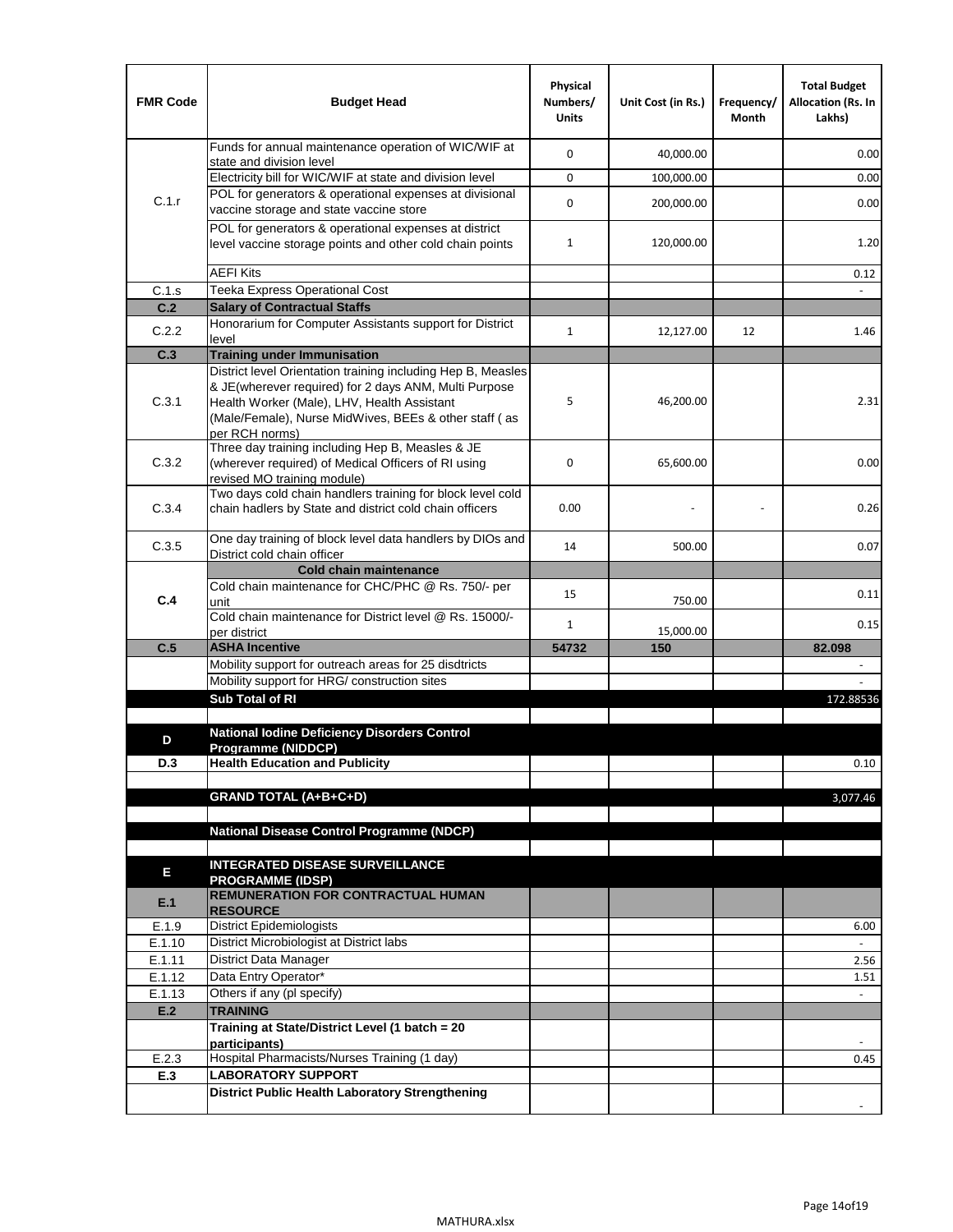| <b>FMR Code</b>           | <b>Budget Head</b>                                                                                                                                                                                                                                | Physical<br>Numbers/<br><b>Units</b> | Unit Cost (in Rs.) | Frequency/<br><b>Month</b> | <b>Total Budget</b><br><b>Allocation (Rs. In</b><br>Lakhs) |
|---------------------------|---------------------------------------------------------------------------------------------------------------------------------------------------------------------------------------------------------------------------------------------------|--------------------------------------|--------------------|----------------------------|------------------------------------------------------------|
| E.3.5                     | Expenses on account of consumables, operating<br>expenses, office expenses, transport of samples,<br>miscellaneous etc.                                                                                                                           |                                      |                    |                            |                                                            |
| E.4                       | <b>OPERATIONAL COSTS</b>                                                                                                                                                                                                                          |                                      |                    |                            |                                                            |
| E.4.1                     | MOBILITY: Travel Cost, POL, mobility cost at SSU & DSU<br>on need basis                                                                                                                                                                           |                                      |                    |                            | 0.70                                                       |
| E.4.2                     | Office expenses on telephone, fax, Broadband Expenses,<br>Weekly Alert Bulletin/Annual Disease Surveillance report,<br>minor repairs and AMC of IT/office equipment supplied<br>under IDSP, Meetings and other miscellenious<br>expenditures etc. |                                      |                    |                            | 2.00                                                       |
|                           | Sub Total of IDSP                                                                                                                                                                                                                                 |                                      |                    |                            | 13.22                                                      |
|                           |                                                                                                                                                                                                                                                   |                                      |                    |                            |                                                            |
| F                         | <b>NVBDCP</b>                                                                                                                                                                                                                                     |                                      |                    |                            |                                                            |
| F.1.1                     | <b>Malaria</b>                                                                                                                                                                                                                                    |                                      |                    |                            |                                                            |
| F.1.1.a                   | <b>Contractual Payments</b>                                                                                                                                                                                                                       |                                      |                    |                            |                                                            |
| F.1.1.a.i                 | <b>MPW</b> contractual                                                                                                                                                                                                                            |                                      |                    |                            |                                                            |
| F.1.1.a.iv                | District VBD Consultant 18 nos. (Non-Project States) @ Rs<br>22895 pm.for 6 months (Rs 1.37 lakhs per consulatant per<br>year)                                                                                                                    |                                      |                    |                            | $\overline{\phantom{a}}$                                   |
| F.1.1.a.vii               | VBD Consultant 1 no. (preferably entomologist) @ Rs 22500<br>p.m. for 6 months                                                                                                                                                                    |                                      |                    |                            |                                                            |
| F.1.1.b                   | <b>ASHA Incentive</b>                                                                                                                                                                                                                             |                                      |                    |                            | 0.20                                                       |
| F.1.1.c                   | <b>Operational Cost</b>                                                                                                                                                                                                                           |                                      |                    |                            | $\overline{\phantom{a}}$                                   |
| F.1.1.c.ii                | Operational cost for IRS                                                                                                                                                                                                                          |                                      |                    |                            | 0.10                                                       |
| F.1.1.e                   | <b>IEC/BCC</b>                                                                                                                                                                                                                                    |                                      |                    |                            | 1.80<br>$\omega$                                           |
| F.1.1.f<br>F.1.1.g        | PPP / NGO and Intersectoral Convergence<br><b>Training / Capacity Building</b>                                                                                                                                                                    |                                      |                    |                            | 1.10                                                       |
| F.1.1.h                   | <b>Zonal Entomological units</b>                                                                                                                                                                                                                  |                                      |                    |                            | $\omega$                                                   |
|                           |                                                                                                                                                                                                                                                   |                                      |                    |                            |                                                            |
|                           | <b>Sub total of Malaria</b>                                                                                                                                                                                                                       |                                      |                    |                            | 3.20                                                       |
|                           |                                                                                                                                                                                                                                                   |                                      |                    |                            |                                                            |
| F.1.2                     | Dengue & Chikungunya                                                                                                                                                                                                                              |                                      |                    |                            |                                                            |
| F.1.2.a                   | Strengthening surveillance (As per GOI approval)                                                                                                                                                                                                  |                                      |                    |                            |                                                            |
| F.1.2.a(i)<br>F.1.2.a(ii) | Apex Referral Labs recurrent<br>Sentinel surveillance Hospital recurrent                                                                                                                                                                          |                                      |                    |                            | $\overline{\phantom{a}}$<br>$\overline{\phantom{a}}$       |
|                           | Vector Control, environmental management & fogging                                                                                                                                                                                                |                                      |                    |                            |                                                            |
| F.1.2.f                   | machine                                                                                                                                                                                                                                           |                                      |                    |                            | 1.00                                                       |
|                           | Dengue & Chikungunya                                                                                                                                                                                                                              |                                      |                    |                            | 1.00                                                       |
|                           |                                                                                                                                                                                                                                                   |                                      |                    |                            |                                                            |
| F.1.4                     | Lymphatic Filariasis                                                                                                                                                                                                                              |                                      |                    |                            |                                                            |
|                           | State Task Force, State Technical Advisory Committee meeting,                                                                                                                                                                                     |                                      |                    |                            |                                                            |
|                           | printing of forms/registers, mobility support, district<br>coordination meeting, sensitization of media etc., morbidity                                                                                                                           |                                      |                    |                            |                                                            |
| F.1.4.a                   | management, monitoring & supervision and mobility support                                                                                                                                                                                         |                                      |                    |                            |                                                            |
|                           | for Rapid Response Team and contingency support<br>(16                                                                                                                                                                                            |                                      |                    |                            |                                                            |
|                           | districts only)                                                                                                                                                                                                                                   |                                      |                    |                            |                                                            |
| F.1.4.b                   | Microfilaria Survey (16 districts only)                                                                                                                                                                                                           |                                      |                    |                            |                                                            |
| F.1.4.c                   | Monitoring & Evaluation (Post MDA assessment by medical<br>colleges (Govt. & private)/ICMR institutions ) (16 districts only)                                                                                                                     |                                      |                    |                            |                                                            |
| F.1.4.d                   | Training/sensitization of district level officers on ELF and drug<br>distributors including peripheral health workers(16 districts                                                                                                                |                                      |                    |                            |                                                            |
|                           | only)                                                                                                                                                                                                                                             |                                      |                    |                            |                                                            |
| F.1.4.e                   | Specific IEC/BCC at state, district, PHC, Sub-centre and village<br>level including VHSC/GKs for community mobilization efforts to<br>realize the desired drug compliance of 85% during MDA (16                                                   |                                      |                    |                            |                                                            |
| F.1.4.f                   | districts only)<br>Honorarium for Drug Distribution including ASHAs and<br>supervisors involved in MDA<br>(16 districts only)                                                                                                                     |                                      |                    |                            |                                                            |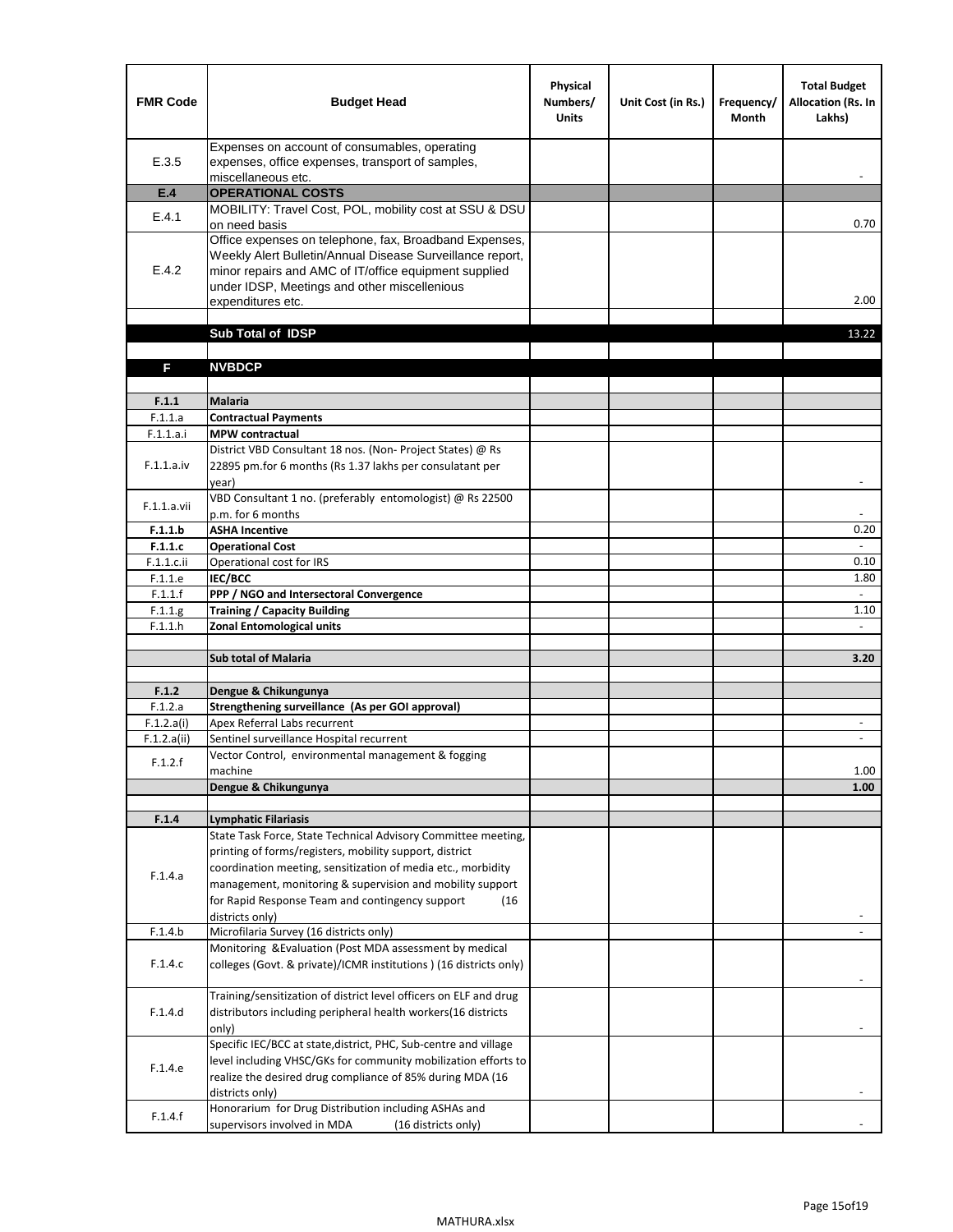| <b>FMR Code</b> | <b>Budget Head</b>                                                                                                                         | Physical<br>Numbers/<br><b>Units</b> | Unit Cost (in Rs.) | Frequency/<br>Month | <b>Total Budget</b><br>Allocation (Rs. In<br>Lakhs) |
|-----------------|--------------------------------------------------------------------------------------------------------------------------------------------|--------------------------------------|--------------------|---------------------|-----------------------------------------------------|
| F.1.4.g.        | Verification and validation for stoppage of MDA in LF endemic<br>districts (17 Districts)                                                  |                                      |                    |                     |                                                     |
| F.1.4.g.i       | a) Additional MF Survey                                                                                                                    |                                      |                    |                     | 0.74                                                |
| F.1.4.g.ii      | b) ICT Survey                                                                                                                              |                                      |                    |                     | 3.20                                                |
| $F.1.4.g.$ iii  | c) ICT Cost                                                                                                                                |                                      |                    |                     |                                                     |
| F.1.4.h         | Verification of LF endemicity in non-endemic districts (24<br>Districts)                                                                   |                                      |                    |                     |                                                     |
| F.1.4.h.i       | a) Lymphoedema & Hydrocele Survey                                                                                                          |                                      |                    |                     |                                                     |
|                 | <b>Lymphatic Filariasis</b>                                                                                                                |                                      |                    |                     | 3.94                                                |
|                 |                                                                                                                                            |                                      |                    |                     |                                                     |
| F.1.5           | Kala-azar                                                                                                                                  |                                      |                    |                     |                                                     |
| F.1.5           | Case search/ Camp Approach                                                                                                                 |                                      |                    |                     | $\overline{\phantom{a}}$                            |
| F.1.5.a         | Spray Pumps & accessories                                                                                                                  |                                      |                    |                     | $\overline{\phantom{a}}$                            |
| F.1.5.b         | Operational cost for spray including spray wages                                                                                           |                                      |                    |                     |                                                     |
| F.1.5.c         | Mobility/POL/supervision                                                                                                                   |                                      |                    |                     | $\blacksquare$                                      |
| F.1.5.d         | Monitoring & Evaluation                                                                                                                    |                                      |                    |                     |                                                     |
| F.1.5.e         | Training for spraying                                                                                                                      |                                      |                    |                     | $\overline{\phantom{a}}$                            |
| F.1.5.f         | IEC/BCC/Advocacy                                                                                                                           |                                      |                    |                     |                                                     |
| F.1.5.g         | Incentive to ASHA                                                                                                                          |                                      |                    |                     | $\overline{\phantom{a}}$                            |
| F.1.5.h         | Loss of Wages                                                                                                                              |                                      |                    |                     | $\overline{\phantom{a}}$                            |
| F.1.5.i         | Free Diet                                                                                                                                  |                                      |                    |                     |                                                     |
|                 | Kala-azar                                                                                                                                  |                                      |                    |                     |                                                     |
|                 |                                                                                                                                            |                                      |                    |                     |                                                     |
| F.6             | Cash grant for decentralized commodities                                                                                                   |                                      |                    |                     | 6.00                                                |
|                 |                                                                                                                                            |                                      |                    |                     |                                                     |
|                 | <b>Sub Total of NVB DCP</b>                                                                                                                |                                      |                    |                     | 14.14                                               |
| G               | <b>NLEP</b>                                                                                                                                |                                      |                    |                     |                                                     |
| G 1.            | Improved early case detection                                                                                                              |                                      |                    |                     |                                                     |
| G 1.1           | Incentive to ASHA                                                                                                                          |                                      |                    |                     |                                                     |
|                 | Incentive for Case detection by ASHA/AWW/Volunteers                                                                                        | 34                                   |                    |                     |                                                     |
|                 | etc.diagnosis @ Rs. 250 per case                                                                                                           |                                      | 250.00             |                     | 0.09                                                |
|                 | Incentive for timely cure of MB cases @ Rs. 600 per case                                                                                   | 3                                    | 600.00             |                     | 0.02                                                |
|                 | Incentive for timely cure of PB cases @ Rs. 400 per case                                                                                   | 4                                    | 400.00             |                     | 0.02                                                |
| G1.1 a          | Sensitization of ASHA                                                                                                                      | 600                                  | 100.00             |                     | 0.60                                                |
| G <sub>2</sub>  | Improved case management                                                                                                                   |                                      |                    |                     |                                                     |
|                 | DPMR Services, (MCR footwear, Aids and appliances,<br>Welfare allowance to BPL patients for RCS, Support<br>to govt. institutions for RCS) |                                      |                    |                     |                                                     |
|                 | Cost of MCR / Protective footwear@ Rs.300/-                                                                                                | 100                                  | 300.00             |                     | 0.30                                                |
| G 2.1           | Amount for Aids/ appliances/ self care kits/ patient welfare<br>items etc.                                                                 |                                      |                    |                     | 0.17                                                |
|                 | Patients for RCS to be paid welfare allowance @ Rs. 8000/-                                                                                 | 0                                    | 8,000.00           |                     |                                                     |
|                 | No. of RCS to be paid for as Support to govt. institutions for<br>RCS @5000/-                                                              | 0                                    | 5,000.00           |                     |                                                     |
| G 2.2           | Urban L:eprosy Control, (Mega city - 0, Medium city (1) -<br>3 , Med. City (2)-1 Township -19)                                             |                                      |                    |                     | 1.14                                                |
| G 2.3           | <b>Material &amp; Supplies</b>                                                                                                             |                                      |                    |                     | $\overline{\phantom{a}}$                            |
|                 | Supportive drugs                                                                                                                           |                                      |                    |                     | 0.75                                                |
| G 2.3.i         | Lab. reagents & equipments                                                                                                                 |                                      |                    |                     | 0.05                                                |
|                 | Printing works                                                                                                                             |                                      |                    |                     | 0.20                                                |
| G <sub>3</sub>  | <b>Stigma Reduced</b>                                                                                                                      |                                      |                    |                     |                                                     |
|                 | Mass media, Outdoor media, Rural media, Advocacy                                                                                           |                                      |                    |                     |                                                     |
| G 3.1           | media<br>Monitoring, Supervision and Evaluation System                                                                                     |                                      |                    |                     | 0.98                                                |
| G 5.            | improved                                                                                                                                   |                                      |                    |                     |                                                     |
| G 5.1           | <b>Travel Cost and Review Meeting</b>                                                                                                      |                                      |                    |                     |                                                     |
| G 5.1.ii        | travel expenses - Contractual Staff at District level                                                                                      |                                      |                    |                     | 0.04                                                |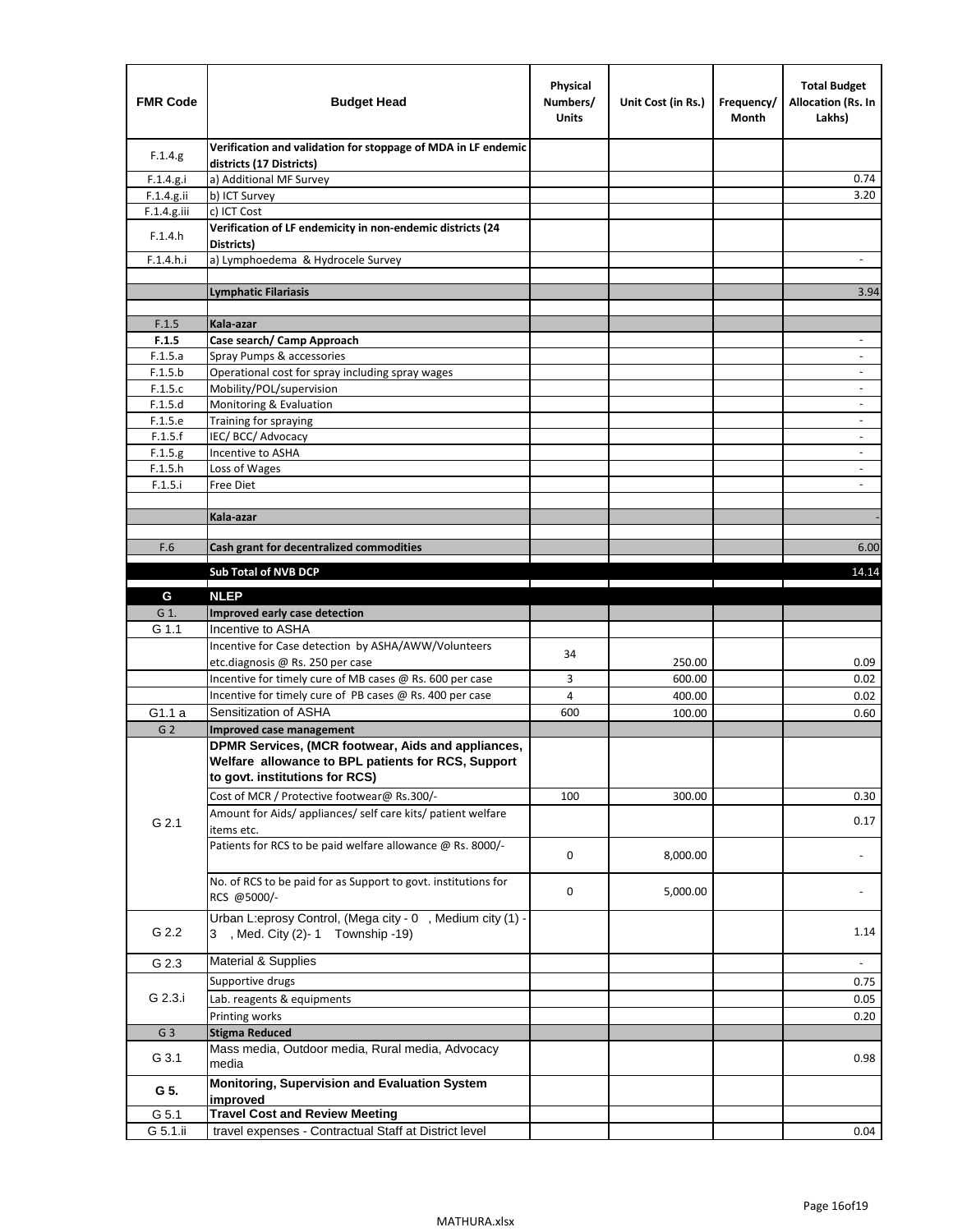| <b>FMR Code</b> | <b>Budget Head</b>                                                                                              | Physical<br>Numbers/<br><b>Units</b> | Unit Cost (in Rs.) | Frequency/<br>Month | <b>Total Budget</b><br>Allocation (Rs. In<br>Lakhs) |
|-----------------|-----------------------------------------------------------------------------------------------------------------|--------------------------------------|--------------------|---------------------|-----------------------------------------------------|
| G 5.2           | <b>Office Operation &amp; Maintenance</b>                                                                       |                                      |                    |                     |                                                     |
| G 5.2.i         | Office operation - State Cell                                                                                   |                                      |                    |                     |                                                     |
| G 5.2.ii        | Office operation - District Cell                                                                                |                                      |                    |                     | 0.35                                                |
| G 5.2 .iii      | Office equipment maint. State                                                                                   |                                      |                    |                     |                                                     |
| G 5.4           | <b>Vehicle Hiring and POL</b>                                                                                   |                                      |                    |                     |                                                     |
| G 5.4.ii        | <b>District Cell</b>                                                                                            |                                      |                    |                     | 0.30                                                |
| G 6.2           | <b>Contractual Staff at Disrrict &amp; block level</b>                                                          |                                      |                    |                     |                                                     |
|                 | <b>District Leprosy Consultant</b>                                                                              | 0                                    | 33,000.00          | 12                  |                                                     |
| G 6.2.ii        | Physio Therapist                                                                                                | 0                                    | 27,500.00          | 12                  | $\overline{\phantom{a}}$                            |
|                 | Contractual Staff Para Medical Worker, (PMW @ 17600pm)                                                          | $\mathbf{1}$                         | 17,600.00          | 12                  | 2.11                                                |
| G 7.            | <b>Others</b>                                                                                                   |                                      |                    |                     |                                                     |
| G 7.1           | Travel expenses for regular staff for specific programme /<br>training need, awards etc                         |                                      |                    |                     | 0.16                                                |
|                 | HR increment calculated $@$ 5% for above approvals                                                              |                                      |                    |                     | 0.11                                                |
|                 | Sub Total NLEP                                                                                                  |                                      |                    |                     | 7.37                                                |
|                 |                                                                                                                 |                                      |                    |                     |                                                     |
| Н               | <b>RNTCP</b>                                                                                                    |                                      |                    |                     |                                                     |
| H.1             | Civil Works                                                                                                     |                                      |                    |                     | 3.20                                                |
| H.2             | Laboratory Materials                                                                                            |                                      |                    |                     | 8.46                                                |
| H.3             | Honorarium/Counselling Charges                                                                                  |                                      |                    |                     | 26.94                                               |
| H.4             | <b>ACSM</b>                                                                                                     |                                      |                    |                     | 4.50                                                |
| H.5             | <b>Equipment Maintenance</b>                                                                                    |                                      |                    |                     | 0.50                                                |
| H.6             | Training                                                                                                        |                                      |                    |                     | 4.87                                                |
| H.7             | Vehicle Operation(POL & Manitainance)                                                                           |                                      |                    |                     | 8.30                                                |
| H.8             | Vehicle hiring                                                                                                  |                                      |                    |                     | 11.48                                               |
| H.9             | Public Private Mix(PP/NGO Support)                                                                              |                                      |                    |                     | 18.64                                               |
| H.10            | <b>Medical Colleges</b>                                                                                         |                                      |                    |                     | $\sim$                                              |
| H.11            | Office Operation (Miscellaneous)                                                                                |                                      |                    |                     | 2.53                                                |
| H.12            | <b>Contractual Services</b>                                                                                     |                                      |                    |                     | 94.23                                               |
| H.13            | Printing                                                                                                        |                                      |                    |                     | 2.16                                                |
| H.15            | Procurement of Drugs                                                                                            |                                      |                    |                     | 1.27                                                |
| H.16            | Procurement of Vehicles                                                                                         |                                      |                    |                     | 3.25                                                |
| H.17            | Procurement of Equipments                                                                                       |                                      |                    |                     | 0.75                                                |
| H.18            | Patient Support & Transportation Charges                                                                        |                                      |                    |                     | 6.83                                                |
| H.19            | Supervision and Monitoring                                                                                      |                                      |                    |                     | 6.49                                                |
|                 | <b>Grand Total</b>                                                                                              |                                      |                    |                     | 204.40                                              |
|                 |                                                                                                                 |                                      |                    |                     |                                                     |
|                 | <b>Total of NDCP</b>                                                                                            |                                      |                    |                     | 239.14                                              |
|                 |                                                                                                                 |                                      |                    |                     |                                                     |
|                 | Non Communicable Disease Control Programme (NCD)                                                                |                                      |                    |                     |                                                     |
|                 |                                                                                                                 |                                      |                    |                     |                                                     |
| Т               | National Programme for Control of Blindness (NPCB)                                                              |                                      |                    |                     | ÷.                                                  |
| 1.1             | <b>Recurring Grant-in aid</b>                                                                                   |                                      |                    |                     |                                                     |
| 1.1.1           | Reimbursement for cataract operation for NGO and<br>Private Practitioners as per NGO norms @Rs.1000/-           |                                      |                    |                     | 12.65                                               |
| 1.1.1A          | Assistance for consumables/drugs/medicines to the<br>Govt./District Hospital for Cat sx etc.@ Rs.450/- per case |                                      |                    |                     | 4.60                                                |
| 1.1.2           | <b>Other Eye Diseases</b>                                                                                       |                                      |                    |                     |                                                     |
|                 | Screening and free spectacles to school children @                                                              |                                      |                    |                     |                                                     |
| 1.1.3           | Rs.275/- per case                                                                                               |                                      |                    |                     | 4.73                                                |
| 1.1.4           | Screening and free spectacles for near work to Old                                                              |                                      |                    |                     | 1.27                                                |
|                 | Person (New component) @Rs.100/- per case                                                                       |                                      |                    |                     |                                                     |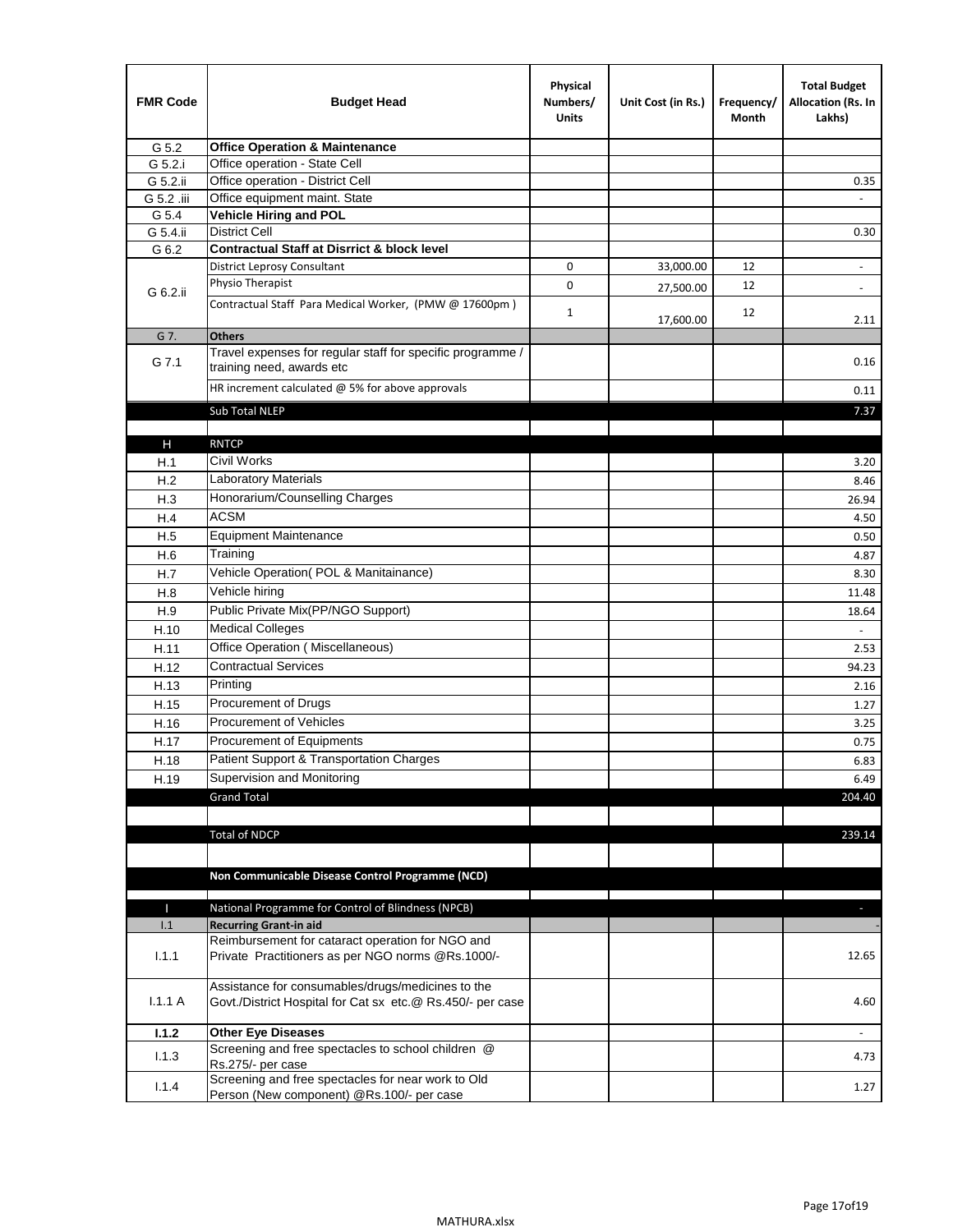| <b>FMR Code</b> | <b>Budget Head</b>                                                                                                                                      | Physical<br>Numbers/<br><b>Units</b> | Unit Cost (in Rs.) | Frequency/<br>Month | <b>Total Budget</b><br>Allocation (Rs. In<br>Lakhs) |
|-----------------|---------------------------------------------------------------------------------------------------------------------------------------------------------|--------------------------------------|--------------------|---------------------|-----------------------------------------------------|
| 1.1.5           | Recurring GIA to Eye Bank @ Rs.2000/- per pair(Eye<br>Bank will reimburse to Eye Donation Centre for eye<br>collected by them @ Rs.1000/- per pair)     |                                      |                    |                     |                                                     |
| 1.2             | Non Recurring Grant -in-Aid                                                                                                                             |                                      |                    |                     |                                                     |
| 1.2.2.          | Grant-in-aid for Sub Divisional Hospitals @ Rs.20 lakh                                                                                                  |                                      |                    |                     |                                                     |
| 1.2.3           | For Vision Centre (PHC) (Govt. + NGO) @ Rs.1 lakh                                                                                                       |                                      |                    |                     |                                                     |
| 1.2.4           | For Eye Bank Rs.25 lakh                                                                                                                                 |                                      |                    |                     | $\overline{\phantom{a}}$                            |
| 1.3             | <b>Contractual Man Power</b>                                                                                                                            |                                      |                    |                     |                                                     |
| 1.3.1           | Ophthalmic Surgeon@ Rs.60,000/- p.m.*                                                                                                                   |                                      |                    |                     | $\sim$                                              |
| 1.3.2<br>1.3.3  | Ophthalmic Assistant @ Rs.12,000/- p.m.*<br>Eye Donation Counsellors @ Rs.15000/- p.m.*                                                                 |                                      |                    |                     | $\sim$                                              |
|                 | Data Entry Operator @Rs.8,000/- p.m. for district level                                                                                                 |                                      |                    |                     |                                                     |
| 1.3.4           |                                                                                                                                                         |                                      |                    |                     | 1.01                                                |
| 1.4             | Other activities (if any, pls. specify)                                                                                                                 |                                      |                    |                     |                                                     |
|                 | Other district level activities                                                                                                                         |                                      |                    |                     | 0.25                                                |
|                 | Sub Total of National Programme for Control of Blindness<br>(NPCB)                                                                                      |                                      |                    |                     | 24.51                                               |
| J               | Natoinal Mental Health Programme (NMHP)                                                                                                                 |                                      |                    |                     |                                                     |
|                 | Honorarium of Existing Human Resource                                                                                                                   |                                      |                    |                     | 10.80                                               |
|                 |                                                                                                                                                         |                                      |                    |                     |                                                     |
| K               | National Programme for the Healthcare of the Elderly (NPHCE)                                                                                            |                                      |                    |                     |                                                     |
|                 |                                                                                                                                                         |                                      |                    |                     |                                                     |
| K.1<br>K.1.1    | <b>Recurring Grant-in-Aid</b>                                                                                                                           |                                      |                    |                     |                                                     |
| K.1.1.1         | <b>District Hospital</b><br>Machinery & Equipment @ Rs.1.50 lakh per unit                                                                               |                                      |                    |                     |                                                     |
| K.1.1.2         | Drugs & Consumable @ Rs. 5 Lacs to existing district &                                                                                                  |                                      |                    |                     | 3.00                                                |
|                 | Rs. 3 Lacs to New Districts<br>Training of doctors and staff from CHCs and PHCs @                                                                       |                                      |                    |                     |                                                     |
| K.1.1.3         | Rs.0.40 lakh per unit                                                                                                                                   |                                      |                    |                     | 0.40                                                |
| K.1.1.4         | Public Awareness & IEC @ Rs.1 lakh per unit                                                                                                             |                                      |                    |                     | 1.00                                                |
| K.1.1.6         | Consultant Medicine (2) @ Rs. 80000 P.M. for 12 months<br>against filled post & 3 month against Vacant Post                                             |                                      |                    |                     | 4.80                                                |
| K.1.1.7         | Nurse (6) @ Rs. 20,000 P.M. for 12 months against filled<br>post & 3 month against Vacant Post                                                          |                                      |                    |                     | 3.60                                                |
| K.1.1.8         | Physiotherapist 1 @ Rs.20,000 p.m.                                                                                                                      |                                      |                    |                     | 0.60                                                |
| K.1.1.9         | Hospital Attendants 2@ Rs.7500 p.m.                                                                                                                     |                                      |                    |                     | 0.45                                                |
| K.1.1.10        | Sanitary Attendants 2 @ Rs.7500 p.m.                                                                                                                    |                                      |                    |                     | 0.45                                                |
| K.1.2           | <b>CHC</b>                                                                                                                                              |                                      |                    |                     |                                                     |
| K.1.2.1         | Training @ Rs. 30,000 (Refer list for No. of CHC)                                                                                                       |                                      |                    |                     |                                                     |
| K.1.2.3         | Rehabilitation Worker 1 @ Rs.18,000 p. m.                                                                                                               |                                      |                    |                     |                                                     |
| K.1.3           | <b>PHC</b>                                                                                                                                              |                                      |                    |                     |                                                     |
| K.1.3.1.        | Training & IEC @ Rs.0.30 lakh per PHC                                                                                                                   |                                      |                    |                     |                                                     |
| K.1.4           | <b>Sub-Centre</b>                                                                                                                                       |                                      |                    |                     |                                                     |
| K.1.4.1         | Aids and Appliances @ Rs.0.30 lakh per Sub-Centre                                                                                                       |                                      |                    |                     |                                                     |
| K.2             | <b>Non-Recurring Grant-in-Aid</b>                                                                                                                       |                                      |                    |                     |                                                     |
| K.2.1           | <b>District Hospital</b>                                                                                                                                |                                      |                    |                     |                                                     |
| K.2.1.1         | Construction/renovation/extension of the existing building<br>and Furniture of Geriatrics Unit with 10 beds and OPD<br>facilities @ Rs.80 lakh per unit |                                      |                    |                     | 40.00                                               |
| K.2.1.2         | Machinery & Equipment @ Rs.7.00 lakh per unit                                                                                                           |                                      |                    |                     | 3.50                                                |
|                 | HR Increment @ 5% (Refer HR increment calculation                                                                                                       |                                      |                    |                     |                                                     |
|                 | sheet)                                                                                                                                                  |                                      |                    |                     |                                                     |